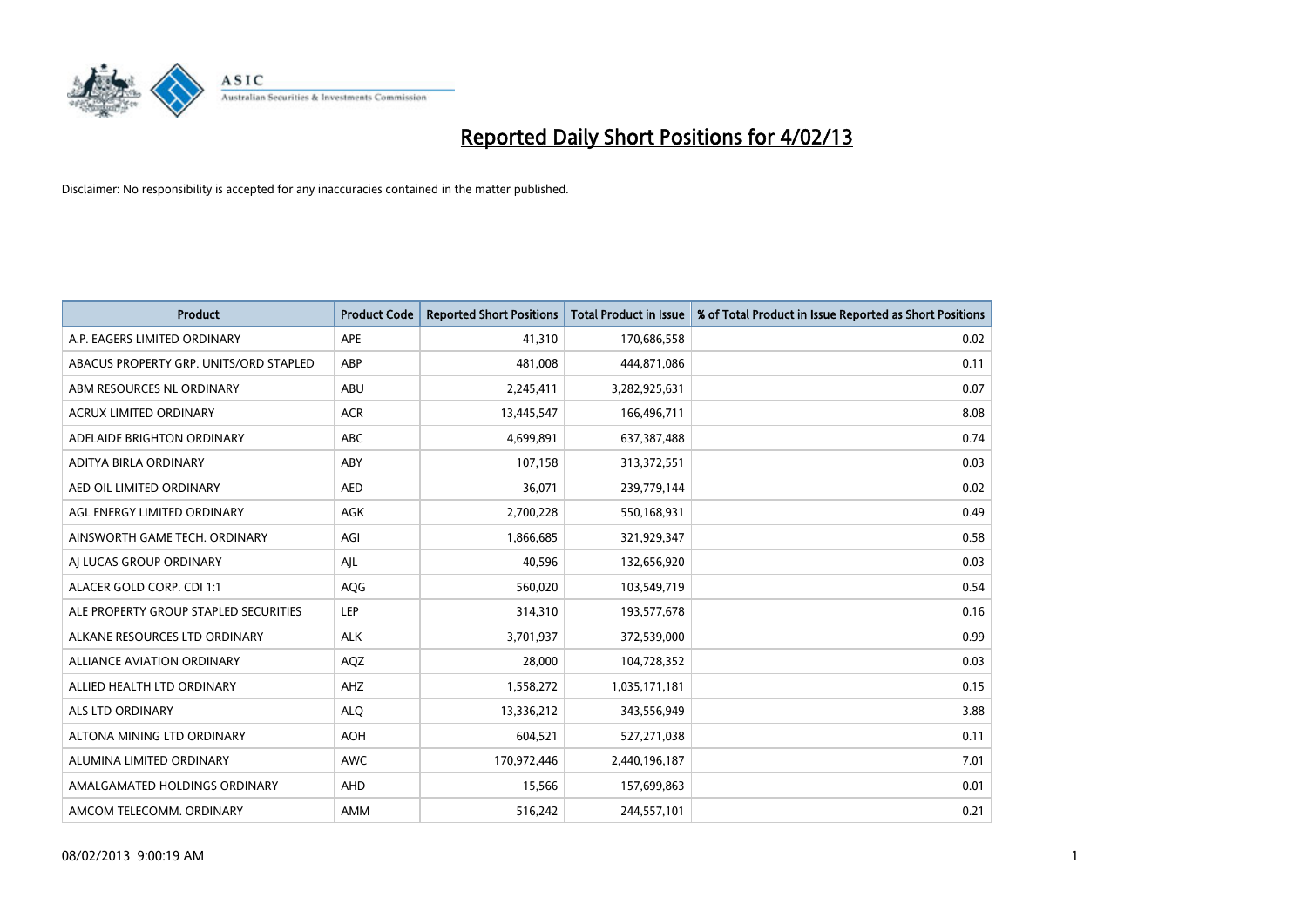

| <b>Product</b>                          | <b>Product Code</b> | <b>Reported Short Positions</b> | <b>Total Product in Issue</b> | % of Total Product in Issue Reported as Short Positions |
|-----------------------------------------|---------------------|---------------------------------|-------------------------------|---------------------------------------------------------|
| AMCOR LIMITED ORDINARY                  | <b>AMC</b>          | 2,590,492                       | 1,206,684,923                 | 0.21                                                    |
| AMP LIMITED ORDINARY                    | AMP                 | 8,355,153                       | 2,930,423,546                 | 0.29                                                    |
| AMPELLA MINING ORDINARY                 | <b>AMX</b>          | 4,100,642                       | 247,500,493                   | 1.66                                                    |
| ANGLOGOLD ASHANTI CDI 5:1               | AGG                 | 500                             | 89,207,765                    | 0.00                                                    |
| ANSELL LIMITED ORDINARY                 | <b>ANN</b>          | 4,025,174                       | 130,768,652                   | 3.08                                                    |
| ANTARES ENERGY LTD ORDINARY             | <b>AZZ</b>          | 493,607                         | 257,000,000                   | 0.19                                                    |
| ANZ BANKING GRP LTD ORDINARY            | ANZ                 | 5,540,394                       | 2,743,592,752                 | 0.20                                                    |
| APA GROUP STAPLED SECURITIES            | <b>APA</b>          | 6,450,827                       | 827,350,325                   | 0.78                                                    |
| APN NEWS & MEDIA ORDINARY               | <b>APN</b>          | 20,225,145                      | 661,526,586                   | 3.06                                                    |
| AQUARIUS PLATINUM. ORDINARY             | <b>AOP</b>          | 15,002,287                      | 486,851,336                   | 3.08                                                    |
| AQUILA RESOURCES ORDINARY               | <b>AQA</b>          | 8,954,409                       | 411,804,442                   | 2.17                                                    |
| ARAFURA RESOURCE LTD ORDINARY           | ARU                 | 407,417                         | 441,270,644                   | 0.09                                                    |
| ARB CORPORATION ORDINARY                | <b>ARP</b>          | 87,671                          | 72,481,302                    | 0.12                                                    |
| ARDENT LEISURE GROUP STAPLED SECURITIES | AAD                 | 3,105,997                       | 397,774,513                   | 0.78                                                    |
| ARGO INVESTMENTS ORDINARY               | <b>ARG</b>          | 405                             | 628,781,353                   | 0.00                                                    |
| ARISTOCRAT LEISURE ORDINARY             | <b>ALL</b>          | 11,473,015                      | 551,418,047                   | 2.08                                                    |
| ARRIUM LTD ORDINARY                     | ARI                 | 8,896,339                       | 1,351,527,328                 | 0.66                                                    |
| ASCIANO LIMITED ORDINARY                | <b>AIO</b>          | 8,617,763                       | 975,385,664                   | 0.88                                                    |
| ASG GROUP LIMITED ORDINARY              | <b>ASZ</b>          | 1,722,344                       | 206,720,839                   | 0.83                                                    |
| ASPEN GROUP ORD/UNITS STAPLED           | APZ                 | 188,873                         | 1,192,803,491                 | 0.02                                                    |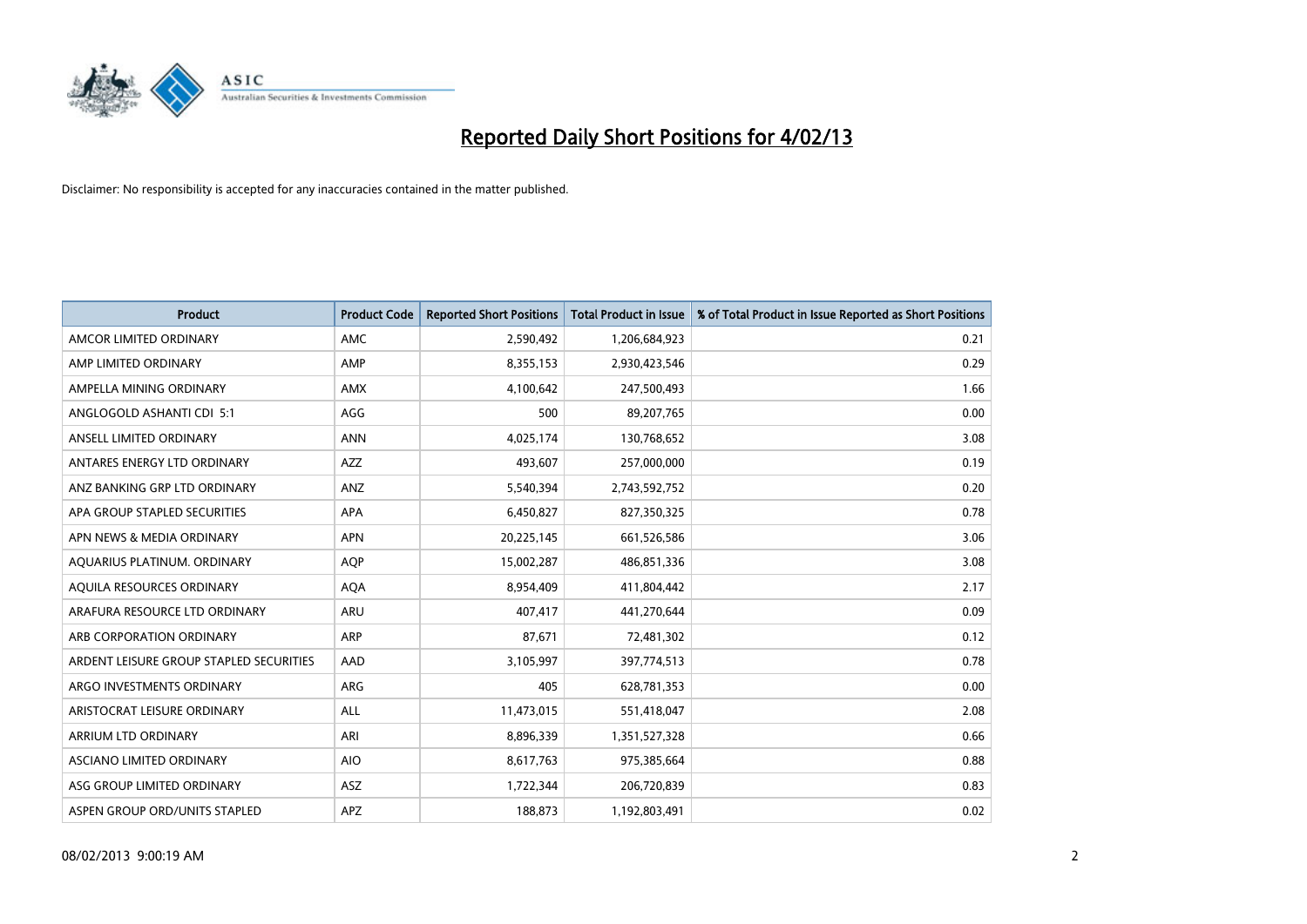

| <b>Product</b>                            | <b>Product Code</b> | <b>Reported Short Positions</b> | <b>Total Product in Issue</b> | % of Total Product in Issue Reported as Short Positions |
|-------------------------------------------|---------------------|---------------------------------|-------------------------------|---------------------------------------------------------|
| ASPIRE MINING LTD ORDINARY                | <b>AKM</b>          | 34,557                          | 620,594,556                   | 0.01                                                    |
| ASTRO JAP PROP GROUP STAPLED US PROHIBIT. | AIA                 | 2,846                           | 67,211,752                    | 0.00                                                    |
| ASX LIMITED ORDINARY                      | <b>ASX</b>          | 4,299,578                       | 175,136,729                   | 2.45                                                    |
| ATLAS IRON LIMITED ORDINARY               | <b>AGO</b>          | 8,711,424                       | 909,718,409                   | 0.96                                                    |
| <b>AURIZON HOLDINGS LTD ORDINARY</b>      | <b>AZI</b>          | 10,862,564                      | 2,137,284,503                 | 0.51                                                    |
| <b>AURORA OIL &amp; GAS ORDINARY</b>      | <b>AUT</b>          | 9,768,600                       | 447,885,778                   | 2.18                                                    |
| <b>AUSDRILL LIMITED ORDINARY</b>          | <b>ASL</b>          | 6,846,185                       | 309,451,963                   | 2.21                                                    |
| AUSENCO LIMITED ORDINARY                  | AAX                 | 1,039,442                       | 123,527,574                   | 0.84                                                    |
| <b>AUSTAL LIMITED ORDINARY</b>            | ASB                 | 1,119,668                       | 346,007,639                   | 0.32                                                    |
| AUSTIN ENGINEERING ORDINARY               | <b>ANG</b>          | 448,062                         | 72,314,403                    | 0.62                                                    |
| AUSTRALAND PROPERTY STAPLED SECURITY      | <b>ALZ</b>          | 407,149                         | 576,846,597                   | 0.07                                                    |
| AUSTRALIAN AGRICULT, ORDINARY             | AAC                 | 781,927                         | 312,905,085                   | 0.25                                                    |
| AUSTRALIAN INFRASTR. UNITS/ORDINARY       | <b>AIX</b>          | 645,336                         | 620,733,944                   | 0.10                                                    |
| AUSTRALIAN PHARM. ORDINARY                | API                 | 363,662                         | 488,115,883                   | 0.07                                                    |
| <b>AUTOMOTIVE HOLDINGS ORDINARY</b>       | <b>AHE</b>          | 71,658                          | 260,579,682                   | 0.03                                                    |
| AVIENNINGS LIMITED ORDINARY               | AVI                 | 175,000                         | 274,588,694                   | 0.06                                                    |
| AWE LIMITED ORDINARY                      | AWE                 | 3,477,845                       | 522,116,985                   | 0.67                                                    |
| AZIMUTH RES LTD ORDINARY                  | <b>AZH</b>          | 1,611,245                       | 430,626,680                   | 0.37                                                    |
| <b>BANDANNA ENERGY ORDINARY</b>           | <b>BND</b>          | 23,321,414                      | 528,481,199                   | 4.41                                                    |
| BANK OF QUEENSLAND. ORDINARY              | <b>BOO</b>          | 6,828,734                       | 312,878,919                   | 2.18                                                    |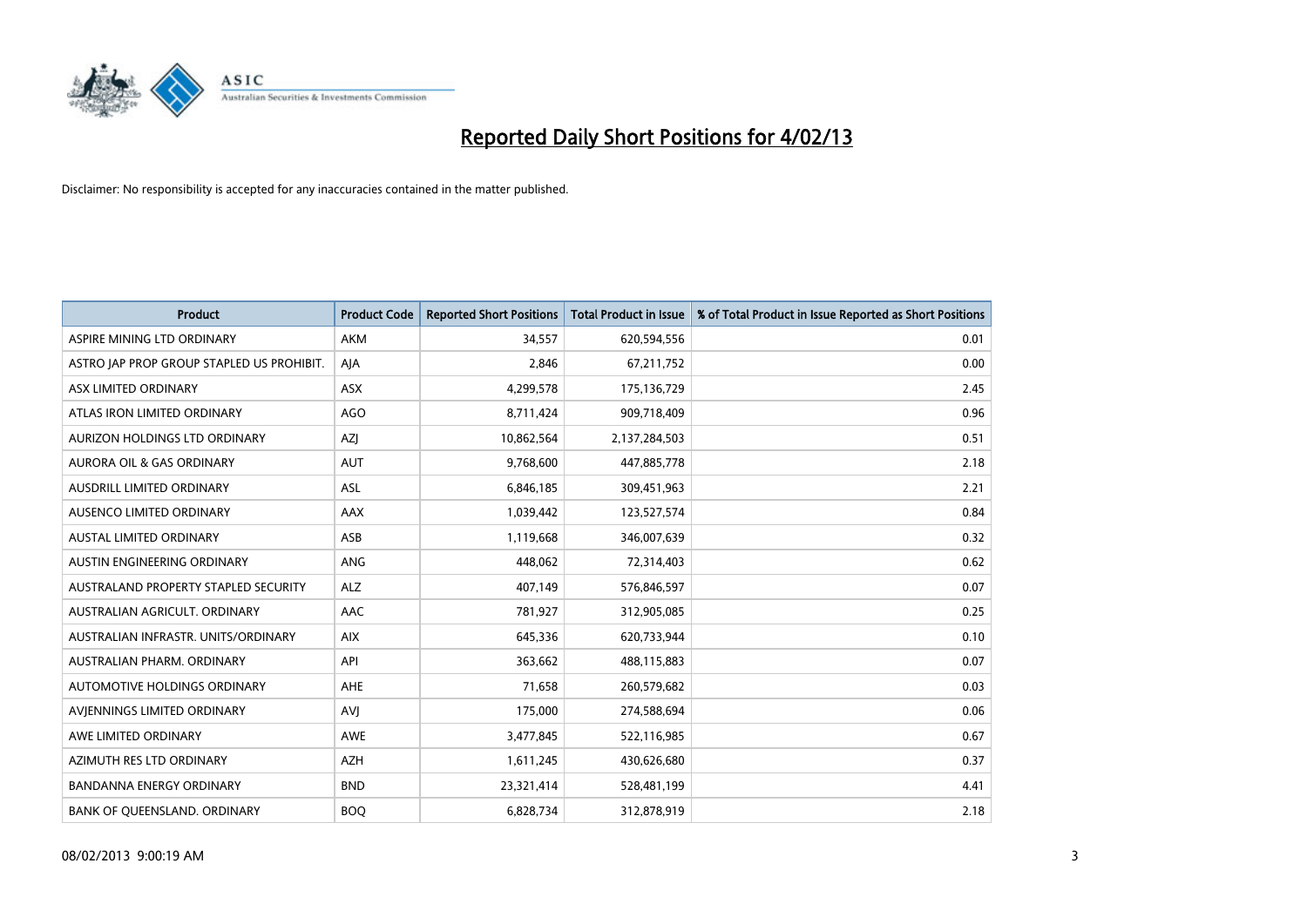

| <b>Product</b>                         | <b>Product Code</b> | <b>Reported Short Positions</b> | <b>Total Product in Issue</b> | % of Total Product in Issue Reported as Short Positions |
|----------------------------------------|---------------------|---------------------------------|-------------------------------|---------------------------------------------------------|
| <b>BASE RES LIMITED ORDINARY</b>       | <b>BSE</b>          | 452,770                         | 560,440,029                   | 0.08                                                    |
| <b>BATHURST RESOURCES ORDINARY</b>     | <b>BTU</b>          | 41,677,374                      | 697,247,997                   | 5.98                                                    |
| <b>BC IRON LIMITED ORDINARY</b>        | <b>BCI</b>          | 723,396                         | 122,729,384                   | 0.59                                                    |
| BEACH ENERGY LIMITED ORDINARY          | <b>BPT</b>          | 23,529,446                      | 1,263,677,572                 | 1.86                                                    |
| BEADELL RESOURCE LTD ORDINARY          | <b>BDR</b>          | 14,414,663                      | 742,204,752                   | 1.94                                                    |
| BENDIGO AND ADELAIDE ORDINARY          | <b>BEN</b>          | 9,054,409                       | 402,426,835                   | 2.25                                                    |
| BERKELEY RESOURCES ORDINARY            | <b>BKY</b>          | 179,585                         | 179,393,273                   | 0.10                                                    |
| BHP BILLITON LIMITED ORDINARY          | <b>BHP</b>          | 9,711,381                       | 3,211,691,105                 | 0.30                                                    |
| <b>BILLABONG ORDINARY</b>              | <b>BBG</b>          | 5,160,641                       | 478,944,292                   | 1.08                                                    |
| <b>BLACKMORES LIMITED ORDINARY</b>     | <b>BKL</b>          | 2,893                           | 16,909,231                    | 0.02                                                    |
| BLACKTHORN RESOURCES ORD US PROHIBITED | <b>BTR</b>          | 290,120                         | 164,285,950                   | 0.18                                                    |
| <b>BLUESCOPE STEEL LTD ORDINARY</b>    | <b>BSL</b>          | 705,939                         | 558,243,305                   | 0.13                                                    |
| <b>BOART LONGYEAR ORDINARY</b>         | <b>BLY</b>          | 6,810,112                       | 461,163,412                   | 1.48                                                    |
| <b>BORAL LIMITED, ORDINARY</b>         | <b>BLD</b>          | 25,825,765                      | 766,235,816                   | 3.37                                                    |
| <b>BOUGAINVILLE COPPER ORDINARY</b>    | <b>BOC</b>          |                                 | 401,062,500                   | 0.00                                                    |
| BRADKEN LIMITED ORDINARY               | <b>BKN</b>          | 11,249,138                      | 169,240,662                   | 6.65                                                    |
| <b>BRAMBLES LIMITED ORDINARY</b>       | <b>BXB</b>          | 2,212,873                       | 1,556,600,256                 | 0.14                                                    |
| BREVILLE GROUP LTD ORDINARY            | <b>BRG</b>          | 135,030                         | 130,095,322                   | 0.10                                                    |
| <b>BRICKWORKS LIMITED ORDINARY</b>     | <b>BKW</b>          | 41,624                          | 147,818,132                   | 0.03                                                    |
| BROCKMAN MINING LTD ORDINARY           | <b>BCK</b>          | 91,872                          | 7,414,338,229                 | 0.00                                                    |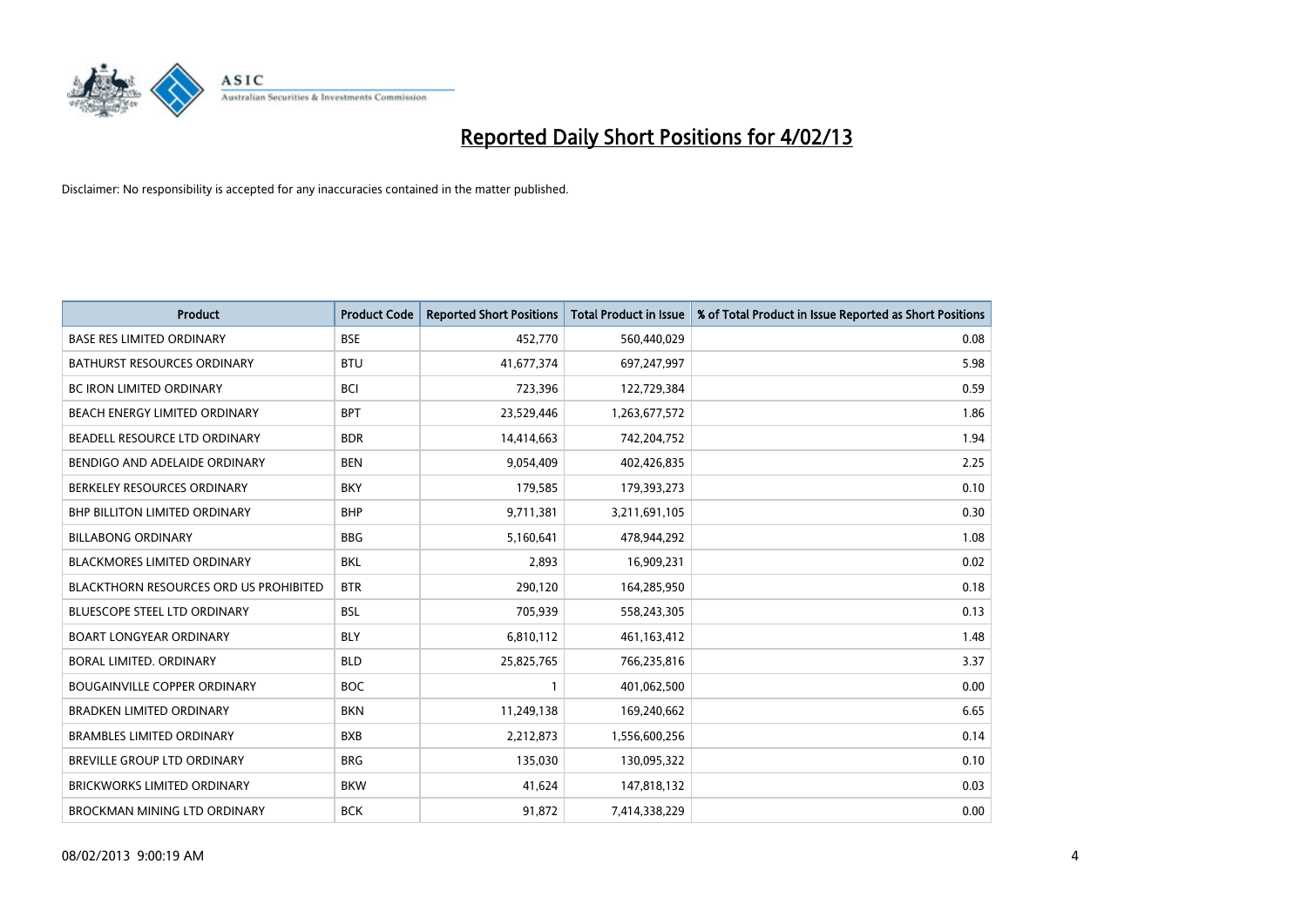

| <b>Product</b>                           | <b>Product Code</b> | <b>Reported Short Positions</b> | <b>Total Product in Issue</b> | % of Total Product in Issue Reported as Short Positions |
|------------------------------------------|---------------------|---------------------------------|-------------------------------|---------------------------------------------------------|
| BT INVESTMENT MNGMNT ORDINARY            | <b>BTT</b>          | 20                              | 274,214,460                   | 0.00                                                    |
| BUCCANEER ENERGY LTD ORDINARY            | <b>BCC</b>          | 1,000,000                       | 1,519,445,371                 | 0.07                                                    |
| <b>BURU ENERGY ORDINARY</b>              | <b>BRU</b>          | 14,056,744                      | 273,912,685                   | 5.13                                                    |
| <b>BWP TRUST ORDINARY UNITS</b>          | <b>BWP</b>          | 3,576,735                       | 533,645,790                   | 0.67                                                    |
| <b>CABCHARGE AUSTRALIA ORDINARY</b>      | CAB                 | 6,871,927                       | 120,430,683                   | 5.71                                                    |
| CALIBRE GROUP LTD ORDINARY               | CGH                 | 513,535                         | 307,378,401                   | 0.17                                                    |
| <b>CALTEX AUSTRALIA ORDINARY</b>         | <b>CTX</b>          | 4,364,332                       | 270,000,000                   | 1.62                                                    |
| CAPE LAMBERT RES LTD ORDINARY            | <b>CFE</b>          | 596,851                         | 688,308,792                   | 0.09                                                    |
| CARABELLA RES LTD ORDINARY               | <b>CLR</b>          | 53,326                          | 152,361,547                   | 0.03                                                    |
| <b>CARBON ENERGY ORDINARY</b>            | <b>CNX</b>          | 48,071                          | 779,807,322                   | 0.01                                                    |
| <b>CARDNO LIMITED ORDINARY</b>           | <b>CDD</b>          | 6,148,730                       | 141,133,512                   | 4.36                                                    |
| <b>CARINDALE PROPERTY UNIT</b>           | <b>CDP</b>          | 101                             | 70,000,000                    | 0.00                                                    |
| CARNARVON PETROLEUM ORDINARY             | <b>CVN</b>          | 1,356,540                       | 937,257,700                   | 0.14                                                    |
| CARSALES.COM LTD ORDINARY                | <b>CRZ</b>          | 4,873,156                       | 235,768,495                   | 2.07                                                    |
| <b>CASH CONVERTERS ORDINARY</b>          | CCV                 | 40.000                          | 423,861,025                   | 0.01                                                    |
| CEDAR WOODS PROP. ORDINARY               | <b>CWP</b>          | 25,427                          | 73,047,793                    | 0.03                                                    |
| CENTRAL PETROLEUM ORDINARY               | <b>CTP</b>          | 676,268                         | 1,386,978,365                 | 0.05                                                    |
| <b>CERAMIC FUEL CELLS ORDINARY</b>       | CFU                 | 390                             | 1,559,231,320                 | 0.00                                                    |
| CFS RETAIL TRUST GRP STAPLED SECURITIES  | <b>CFX</b>          | 39,598,048                      | 2,828,495,659                 | 1.40                                                    |
| <b>CHALLENGER DIV.PRO. STAPLED UNITS</b> | <b>CDI</b>          | 77.605                          | 214,101,013                   | 0.04                                                    |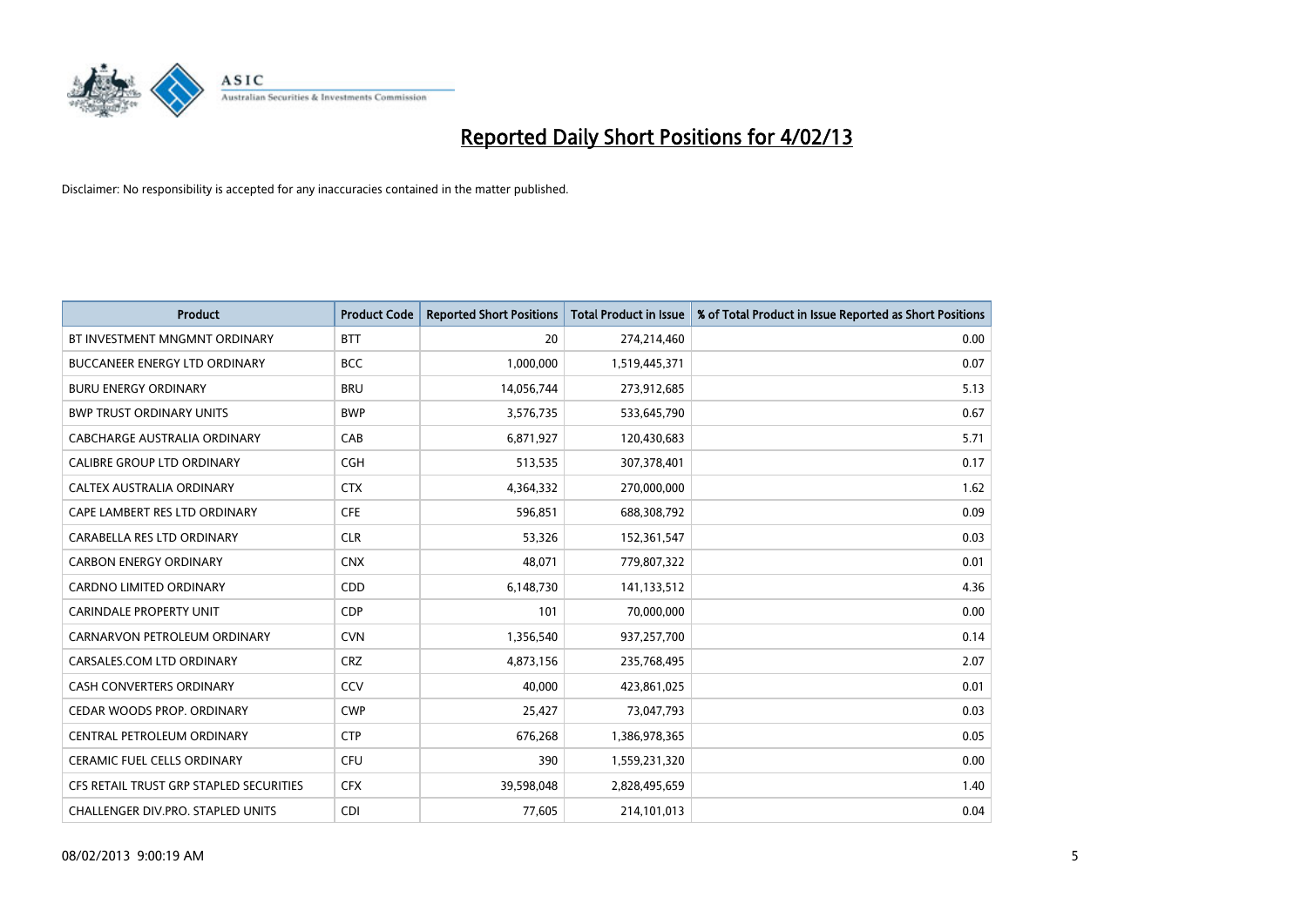

| <b>Product</b>                          | <b>Product Code</b> | <b>Reported Short Positions</b> | <b>Total Product in Issue</b> | % of Total Product in Issue Reported as Short Positions |
|-----------------------------------------|---------------------|---------------------------------|-------------------------------|---------------------------------------------------------|
| <b>CHALLENGER LIMITED ORDINARY</b>      | <b>CGF</b>          | 1,807,179                       | 537,083,442                   | 0.34                                                    |
| CHARTER HALL GROUP STAPLED US PROHIBIT. | <b>CHC</b>          | 362,582                         | 298,860,383                   | 0.12                                                    |
| <b>CHARTER HALL RETAIL UNITS</b>        | <b>COR</b>          | 791,679                         | 334,098,571                   | 0.24                                                    |
| <b>CHORUS LIMITED ORDINARY</b>          | <b>CNU</b>          | 1,019,149                       | 385,082,123                   | 0.26                                                    |
| CITIGOLD CORP LTD ORDINARY              | <b>CTO</b>          | 1,433,288                       | 1,352,907,765                 | 0.11                                                    |
| <b>CLOUGH LIMITED ORDINARY</b>          | <b>CLO</b>          | 173,081                         | 775,364,839                   | 0.02                                                    |
| COAL OF AFRICA LTD ORDINARY             | <b>CZA</b>          | 67,650                          | 850,434,550                   | 0.01                                                    |
| COALSPUR MINES LTD ORDINARY             | <b>CPL</b>          | 13,912,196                      | 634,123,901                   | 2.19                                                    |
| COCA-COLA AMATIL ORDINARY               | <b>CCL</b>          | 1,893,198                       | 762,133,414                   | 0.25                                                    |
| <b>COCHLEAR LIMITED ORDINARY</b>        | <b>COH</b>          | 4,232,187                       | 57,026,689                    | 7.42                                                    |
| COCKATOO COAL ORDINARY                  | <b>COK</b>          | 14,004,636                      | 1,016,746,908                 | 1.38                                                    |
| CODAN LIMITED ORDINARY                  | <b>CDA</b>          | 465,000                         | 176,862,573                   | 0.26                                                    |
| <b>COFFEY INTERNATIONAL ORDINARY</b>    | <b>COF</b>          | 647                             | 255,833,165                   | 0.00                                                    |
| <b>COLLINS FOODS LTD ORDINARY</b>       | <b>CKF</b>          | 496,981                         | 93,000,003                    | 0.53                                                    |
| COMMONWEALTH BANK, ORDINARY             | <b>CBA</b>          | 12,700,021                      | 1,609,180,841                 | 0.79                                                    |
| <b>COMMONWEALTH PROP ORDINARY UNITS</b> | <b>CPA</b>          | 18,302,436                      | 2,347,003,413                 | 0.78                                                    |
| <b>COMPASS RESOURCES ORDINARY</b>       | <b>CMR</b>          | 7,472                           | 1,403,744,100                 | 0.00                                                    |
| <b>COMPUTERSHARE LTD ORDINARY</b>       | <b>CPU</b>          | 11,374,869                      | 555,664,059                   | 2.05                                                    |
| <b>COOPER ENERGY LTD ORDINARY</b>       | <b>COE</b>          | 176,726                         | 329,034,654                   | 0.05                                                    |
| <b>CORP TRAVEL LIMITED ORDINARY</b>     | <b>CTD</b>          | 134,863                         | 74,971,020                    | 0.18                                                    |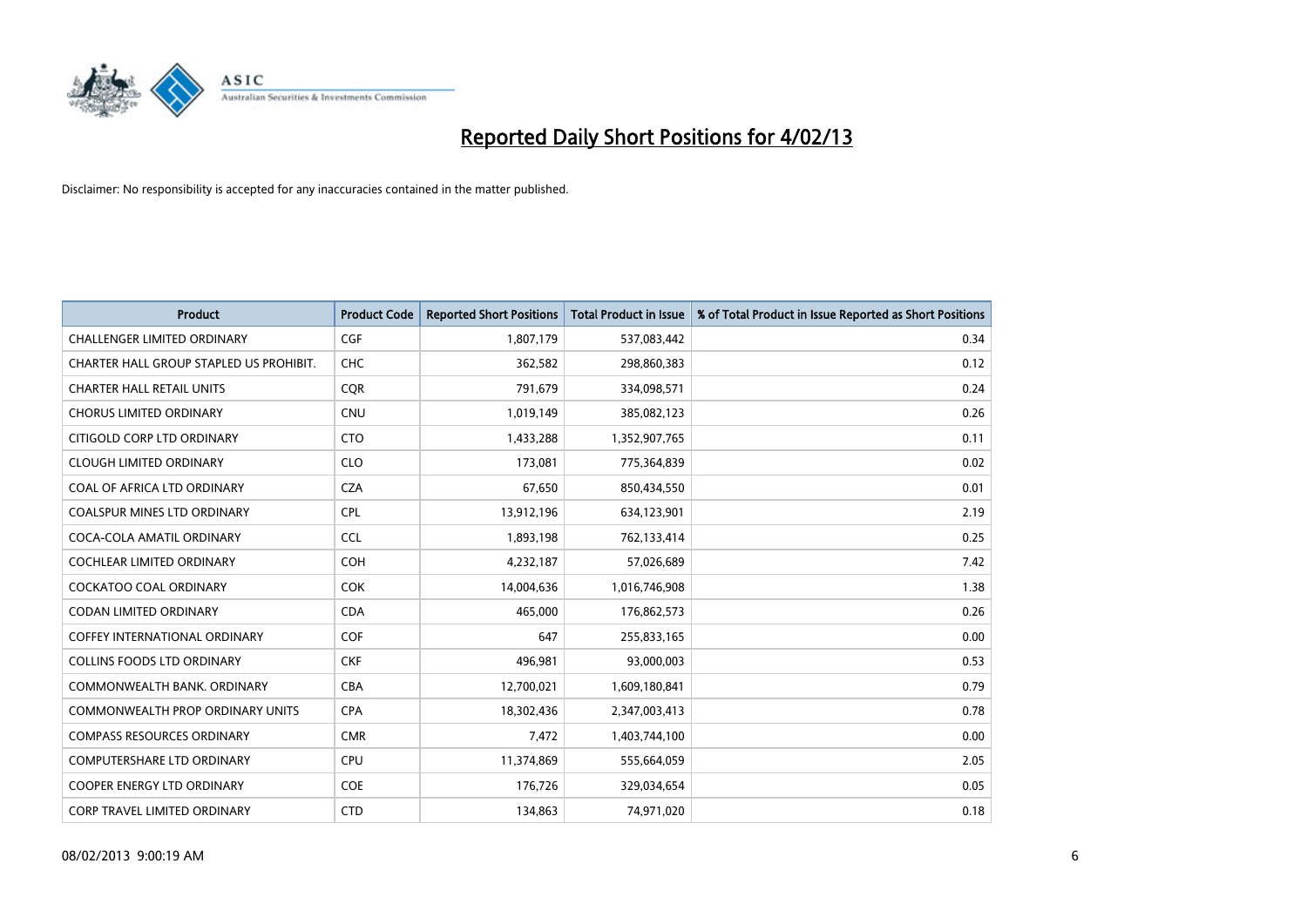

| <b>Product</b>                          | <b>Product Code</b> | <b>Reported Short Positions</b> | <b>Total Product in Issue</b> | % of Total Product in Issue Reported as Short Positions |
|-----------------------------------------|---------------------|---------------------------------|-------------------------------|---------------------------------------------------------|
| <b>CREDIT CORP GROUP ORDINARY</b>       | <b>CCP</b>          | 26,501                          | 45,932,899                    | 0.06                                                    |
| <b>CROMWELL PROP STAPLED SECURITIES</b> | <b>CMW</b>          | 218,192                         | 1,407,704,638                 | 0.02                                                    |
| <b>CROWN LIMITED ORDINARY</b>           | <b>CWN</b>          | 5,078,207                       | 728,394,185                   | 0.70                                                    |
| <b>CSG LIMITED ORDINARY</b>             | CSV                 | 467,226                         | 278,394,845                   | 0.17                                                    |
| <b>CSL LIMITED ORDINARY</b>             | <b>CSL</b>          | 1,995,388                       | 498,197,568                   | 0.40                                                    |
| <b>CSR LIMITED ORDINARY</b>             | <b>CSR</b>          | 44,977,212                      | 506,000,315                   | 8.89                                                    |
| <b>CUDECO LIMITED ORDINARY</b>          | CDU                 | 3,252,607                       | 188,943,961                   | 1.72                                                    |
| DART ENERGY LTD ORDINARY                | <b>DTE</b>          | 15,748,578                      | 878,668,388                   | 1.79                                                    |
| DAVID JONES LIMITED ORDINARY            | <b>DJS</b>          | 66,267,929                      | 531,788,775                   | 12.46                                                   |
| <b>DECMIL GROUP LIMITED ORDINARY</b>    | <b>DCG</b>          | 617,493                         | 168,203,219                   | 0.37                                                    |
| DEEP YELLOW LIMITED ORDINARY            | <b>DYL</b>          | 259,936                         | 1,553,507,294                 | 0.02                                                    |
| DEXUS PROPERTY GROUP STAPLED UNITS      | <b>DXS</b>          | 15,068,909                      | 4,839,024,176                 | 0.31                                                    |
| DISCOVERY METALS LTD ORDINARY           | <b>DML</b>          | 1,596,767                       | 486,986,451                   | 0.33                                                    |
| DOMINO PIZZA ENTERPR ORDINARY           | <b>DMP</b>          | 26,120                          | 70,192,674                    | 0.04                                                    |
| DORAY MINERALS LTD ORDINARY             | <b>DRM</b>          | 177,134                         | 139,200,101                   | 0.13                                                    |
| DOWNER EDI LIMITED ORDINARY             | <b>DOW</b>          | 4,949,304                       | 429,100,296                   | 1.15                                                    |
| DRILLSEARCH ENERGY ORDINARY             | <b>DLS</b>          | 1,319,652                       | 427,353,371                   | 0.31                                                    |
| DUET GROUP STAPLED US PROHIBIT.         | <b>DUE</b>          | 8,549,094                       | 1,158,216,750                 | 0.74                                                    |
| <b>DULUXGROUP LIMITED ORDINARY</b>      | <b>DLX</b>          | 8,569,682                       | 374,507,181                   | 2.29                                                    |
| <b>DWS LTD ORDINARY</b>                 | <b>DWS</b>          | 400.212                         | 132,362,763                   | 0.30                                                    |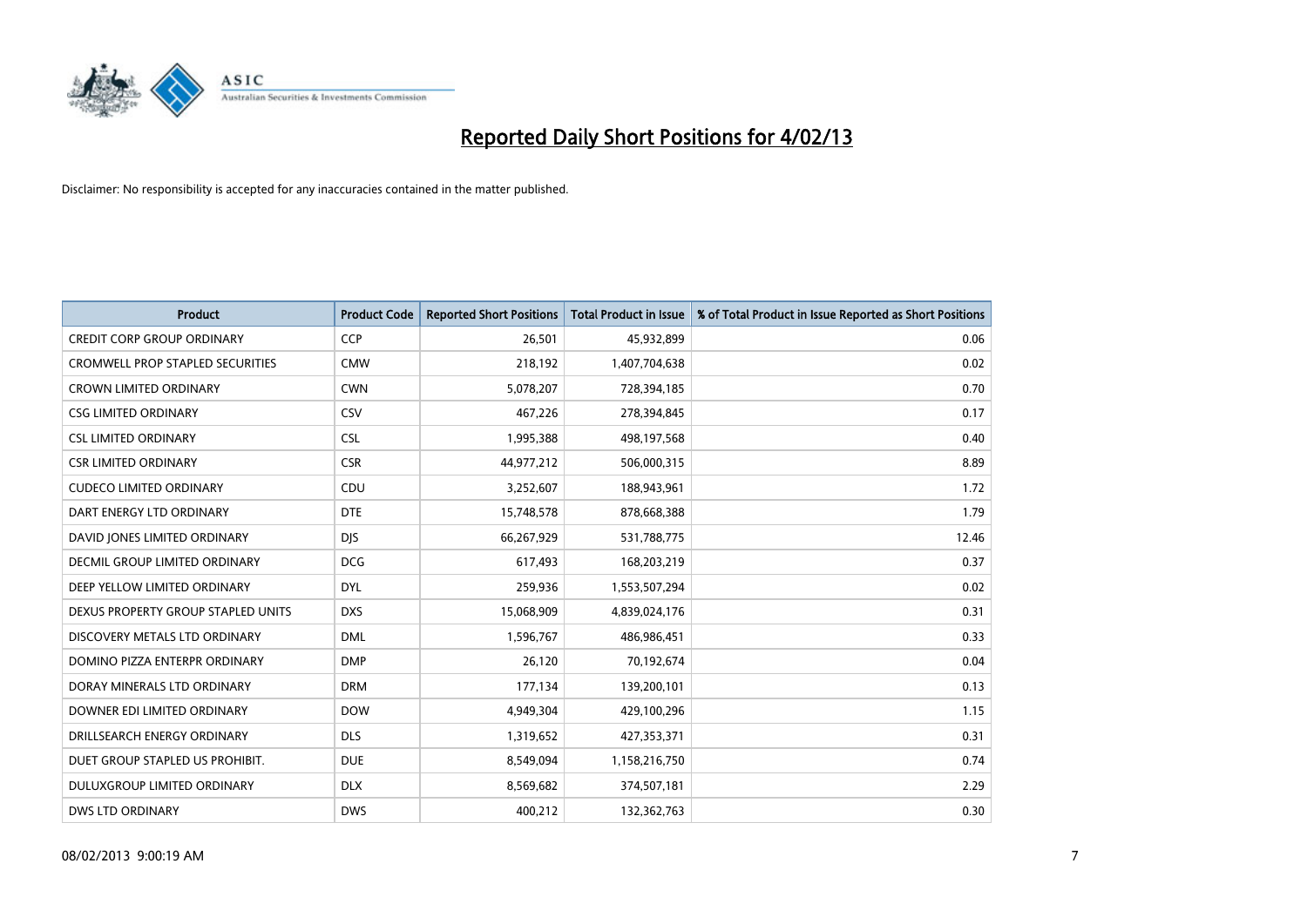

| <b>Product</b>                         | <b>Product Code</b> | <b>Reported Short Positions</b> | <b>Total Product in Issue</b> | % of Total Product in Issue Reported as Short Positions |
|----------------------------------------|---------------------|---------------------------------|-------------------------------|---------------------------------------------------------|
| ECHO ENTERTAINMENT ORDINARY            | <b>EGP</b>          | 9,757,861                       | 825,672,730                   | 1.18                                                    |
| ELDERS LIMITED ORDINARY                | <b>ELD</b>          | 18,854,002                      | 448,598,480                   | 4.20                                                    |
| ELEMENTAL MINERALS ORDINARY            | <b>ELM</b>          | 37,696                          | 288,587,228                   | 0.01                                                    |
| ELEMENTOS LIMITED ORDINARY             | <b>ELT</b>          | 16                              | 148,352,638                   | 0.00                                                    |
| <b>EMECO HOLDINGS ORDINARY</b>         | <b>EHL</b>          | 7,572,600                       | 599,675,707                   | 1.26                                                    |
| <b>ENDEAVOUR MIN CORP CDI 1:1</b>      | <b>EVR</b>          | 158,872                         | 128,051,824                   | 0.12                                                    |
| <b>ENERGY RESOURCES ORDINARY 'A'</b>   | <b>ERA</b>          | 6,998,341                       | 517,725,062                   | 1.35                                                    |
| <b>ENERGY WORLD CORPOR. ORDINARY</b>   | <b>EWC</b>          | 16,717,410                      | 1,734,166,672                 | 0.96                                                    |
| <b>ENVESTRA LIMITED ORDINARY</b>       | <b>ENV</b>          | 7,666,085                       | 1,603,333,497                 | 0.48                                                    |
| EQUATORIAL RES LTD ORDINARY            | EQX                 | 122,614                         | 117,235,353                   | 0.10                                                    |
| EVOLUTION MINING LTD ORDINARY          | <b>EVN</b>          | 5,603,384                       | 708,092,989                   | 0.79                                                    |
| FAIRFAX MEDIA LTD ORDINARY             | <b>FXI</b>          | 368,942,853                     | 2,351,955,725                 | 15.69                                                   |
| <b>FANTASTIC HOLDINGS ORDINARY</b>     | <b>FAN</b>          | 134,680                         | 102,739,538                   | 0.13                                                    |
| <b>FAR LTD ORDINARY</b>                | <b>FAR</b>          | 21,000,000                      | 2,499,846,742                 | 0.84                                                    |
| FEDERATION CNTRES ORD/UNIT STAPLED SEC | <b>FDC</b>          | 5,137,419                       | 1,427,391,696                 | 0.36                                                    |
| FISHER & PAYKEL H. ORDINARY            | <b>FPH</b>          | 40,001                          | 542,612,236                   | 0.01                                                    |
| FKP PROPERTY GROUP STAPLED SECURITIES  | <b>FKP</b>          | 5,765,390                       | 321,578,705                   | 1.79                                                    |
| FLEETWOOD CORP ORDINARY                | <b>FWD</b>          | 2,856,784                       | 60,033,258                    | 4.76                                                    |
| FLETCHER BUILDING ORDINARY             | <b>FBU</b>          | 4,664,360                       | 684,793,538                   | 0.68                                                    |
| FLEXIGROUP LIMITED ORDINARY            | <b>FXL</b>          | 499,617                         | 287,469,669                   | 0.17                                                    |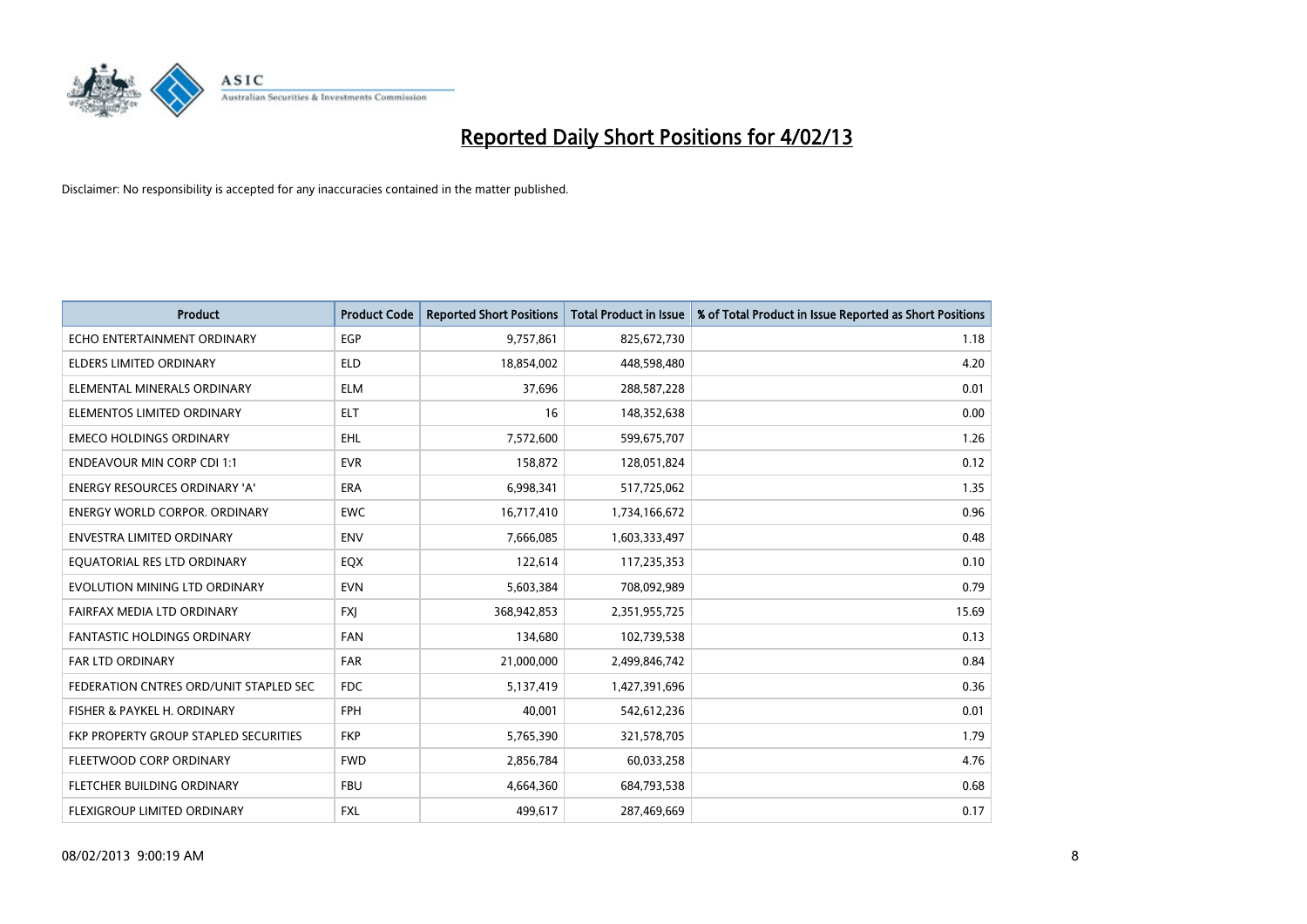

| <b>Product</b>                            | <b>Product Code</b> | <b>Reported Short Positions</b> | <b>Total Product in Issue</b> | % of Total Product in Issue Reported as Short Positions |
|-------------------------------------------|---------------------|---------------------------------|-------------------------------|---------------------------------------------------------|
| <b>FLIGHT CENTRE ORDINARY</b>             | <b>FLT</b>          | 12,108,551                      | 100,165,616                   | 12.09                                                   |
| FLINDERS MINES LTD ORDINARY               | <b>FMS</b>          | 2,052,181                       | 1,821,300,404                 | 0.11                                                    |
| <b>FOCUS MINERALS LTD ORDINARY</b>        | <b>FML</b>          | 2,966,516                       | 8,822,771,352                 | 0.03                                                    |
| FONTERRA SHARE FUND ORDINARY UNITS        | <b>FSF</b>          | 23,312                          | 95,592,485                    | 0.02                                                    |
| <b>FORGE GROUP LIMITED ORDINARY</b>       | FGE                 | 94,575                          | 86,169,014                    | 0.11                                                    |
| FORTESCUE METALS GRP ORDINARY             | <b>FMG</b>          | 177,945,228                     | 3,113,798,659                 | 5.71                                                    |
| <b>G.U.D. HOLDINGS ORDINARY</b>           | GUD                 | 3,421,500                       | 71,341,319                    | 4.80                                                    |
| <b>G8 EDUCATION LIMITED ORDINARY</b>      | <b>GEM</b>          | 684,791                         | 246,802,417                   | 0.28                                                    |
| <b>GALAXY RESOURCES ORDINARY</b>          | <b>GXY</b>          | 3,564,157                       | 560,357,421                   | 0.64                                                    |
| <b>GENETIC TECHNOLOGIES ORDINARY</b>      | <b>GTG</b>          | 646.950                         | 475,471,819                   | 0.14                                                    |
| <b>GEODYNAMICS LIMITED ORDINARY</b>       | GDY                 | 850                             | 406,452,608                   | 0.00                                                    |
| <b>GINDALBIE METALS LTD ORDINARY</b>      | <b>GBG</b>          | 34,548,928                      | 1,404,350,200                 | 2.46                                                    |
| <b>GOODMAN FIELDER, ORDINARY</b>          | GFF                 | 22,978,561                      | 1,955,559,207                 | 1.18                                                    |
| <b>GOODMAN GROUP STAPLED US PROHIBIT.</b> | <b>GMG</b>          | 1,043,356                       | 1,713,233,947                 | 0.06                                                    |
| <b>GPT GROUP STAPLED SEC.</b>             | <b>GPT</b>          | 8,495,077                       | 1,766,785,075                 | 0.48                                                    |
| <b>GRAINCORP LIMITED A CLASS ORDINARY</b> | <b>GNC</b>          | 1,070,367                       | 228,855,628                   | 0.47                                                    |
| <b>GRANGE RESOURCES, ORDINARY</b>         | <b>GRR</b>          | 1,498,421                       | 1,156,181,782                 | 0.13                                                    |
| <b>GREENLAND MIN EN LTD ORDINARY</b>      | GGG                 | 4,465,277                       | 567,937,409                   | 0.79                                                    |
| <b>GRYPHON MINERALS LTD ORDINARY</b>      | GRY                 | 21,703,132                      | 400,464,983                   | 5.42                                                    |
| <b>GUILDFORD COAL LTD ORDINARY</b>        | <b>GUF</b>          | 966,886                         | 521,046,899                   | 0.19                                                    |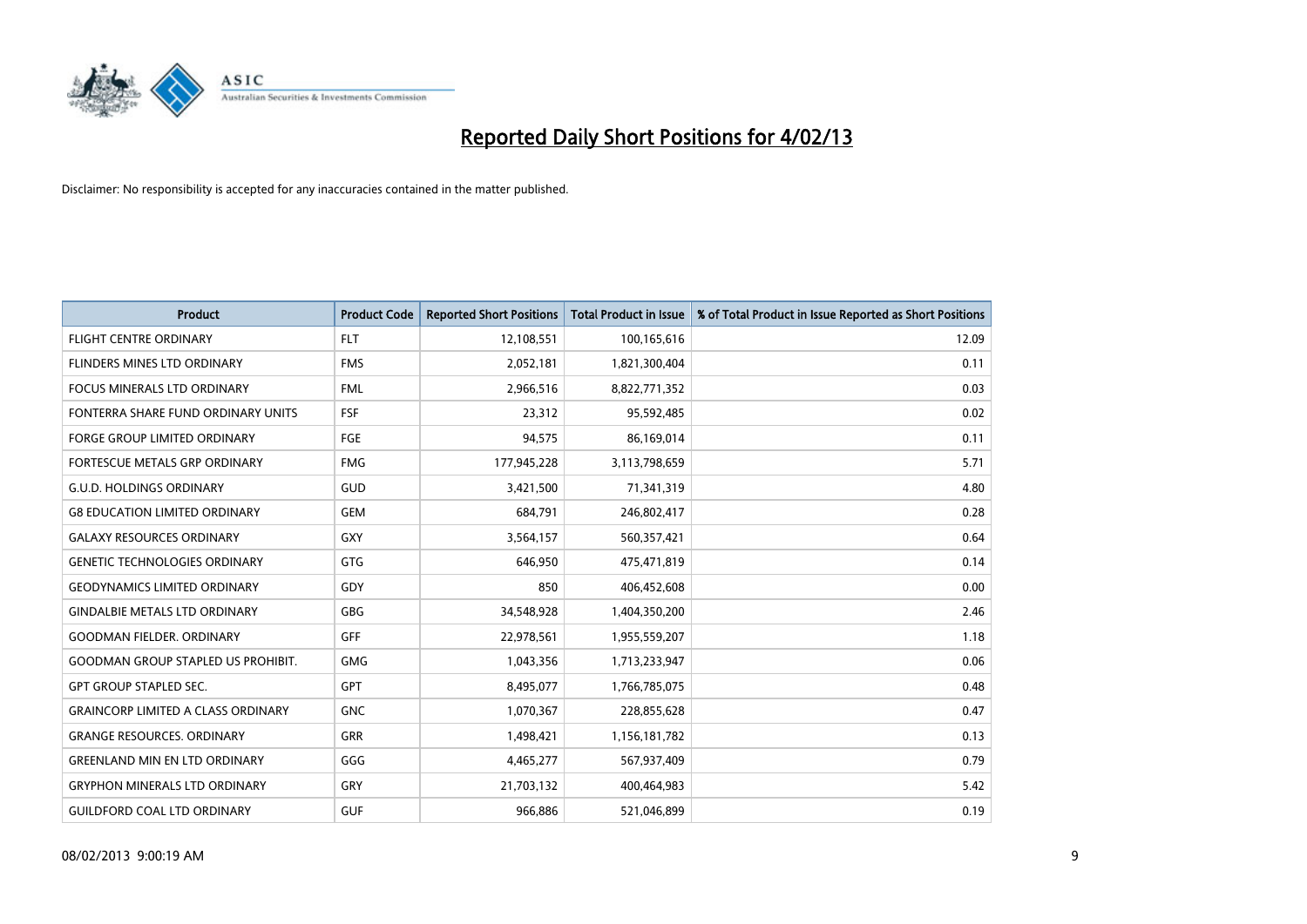

| <b>Product</b>                       | <b>Product Code</b> | <b>Reported Short Positions</b> | <b>Total Product in Issue</b> | % of Total Product in Issue Reported as Short Positions |
|--------------------------------------|---------------------|---------------------------------|-------------------------------|---------------------------------------------------------|
| <b>GUIARAT NRE COAL LTD ORDINARY</b> | <b>GNM</b>          | 587,657                         | 1,376,138,678                 | 0.04                                                    |
| <b>GUNNS LIMITED ORDINARY</b>        | <b>GNS</b>          | 51,772,667                      | 848,401,559                   | 6.10                                                    |
| <b>GWA GROUP LTD ORDINARY</b>        | <b>GWA</b>          | 6,846,442                       | 304,706,899                   | 2.25                                                    |
| HARVEY NORMAN ORDINARY               | <b>HVN</b>          | 115,547,727                     | 1,062,316,784                 | 10.88                                                   |
| HASTIE GROUP LIMITED ORDINARY        | <b>HST</b>          | 233,914                         | 137,353,504                   | 0.17                                                    |
| <b>HENDERSON GROUP CDI 1:1</b>       | <b>HGG</b>          | 3,149,626                       | 717,648,677                   | 0.44                                                    |
| HFA HOLDINGS LIMITED ORDINARY        | <b>HFA</b>          | 3,809                           | 117,332,831                   | 0.00                                                    |
| HIGHLANDS PACIFIC ORDINARY           | <b>HIG</b>          | 453,222                         | 789,132,854                   | 0.06                                                    |
| HILLGROVE RES LTD ORDINARY           | <b>HGO</b>          | 2,009,546                       | 1,022,760,221                 | 0.20                                                    |
| HILLS HOLDINGS LTD ORDINARY          | <b>HIL</b>          | 2,815,544                       | 246,500,444                   | 1.14                                                    |
| HORIZON OIL LIMITED ORDINARY         | <b>HZN</b>          | 33,772,358                      | 1,130,811,515                 | 2.99                                                    |
| <b>ICON ENERGY LIMITED ORDINARY</b>  | <b>ICN</b>          | 1,724,608                       | 533,391,210                   | 0.32                                                    |
| <b>IINET LIMITED ORDINARY</b>        | <b>IIN</b>          | 79,147                          | 161,238,847                   | 0.05                                                    |
| <b>ILUKA RESOURCES ORDINARY</b>      | ILU                 | 68,251,950                      | 418,700,517                   | 16.30                                                   |
| <b>IMDEX LIMITED ORDINARY</b>        | <b>IMD</b>          | 1,119,309                       | 210,473,188                   | 0.53                                                    |
| IMF (AUSTRALIA) LTD ORDINARY         | <b>IMF</b>          | 378,282                         | 123,828,193                   | 0.31                                                    |
| <b>INCITEC PIVOT ORDINARY</b>        | <b>IPL</b>          | 4,728,246                       | 1,628,730,107                 | 0.29                                                    |
| INDEPENDENCE GROUP ORDINARY          | <b>IGO</b>          | 4,097,141                       | 232,882,535                   | 1.76                                                    |
| <b>INDOPHIL RESOURCES ORDINARY</b>   | <b>IRN</b>          | 1,154,172                       | 1,203,146,194                 | 0.10                                                    |
| INFIGEN ENERGY STAPLED SECURITIES    | <b>IFN</b>          | 3,327,616                       | 762,265,972                   | 0.44                                                    |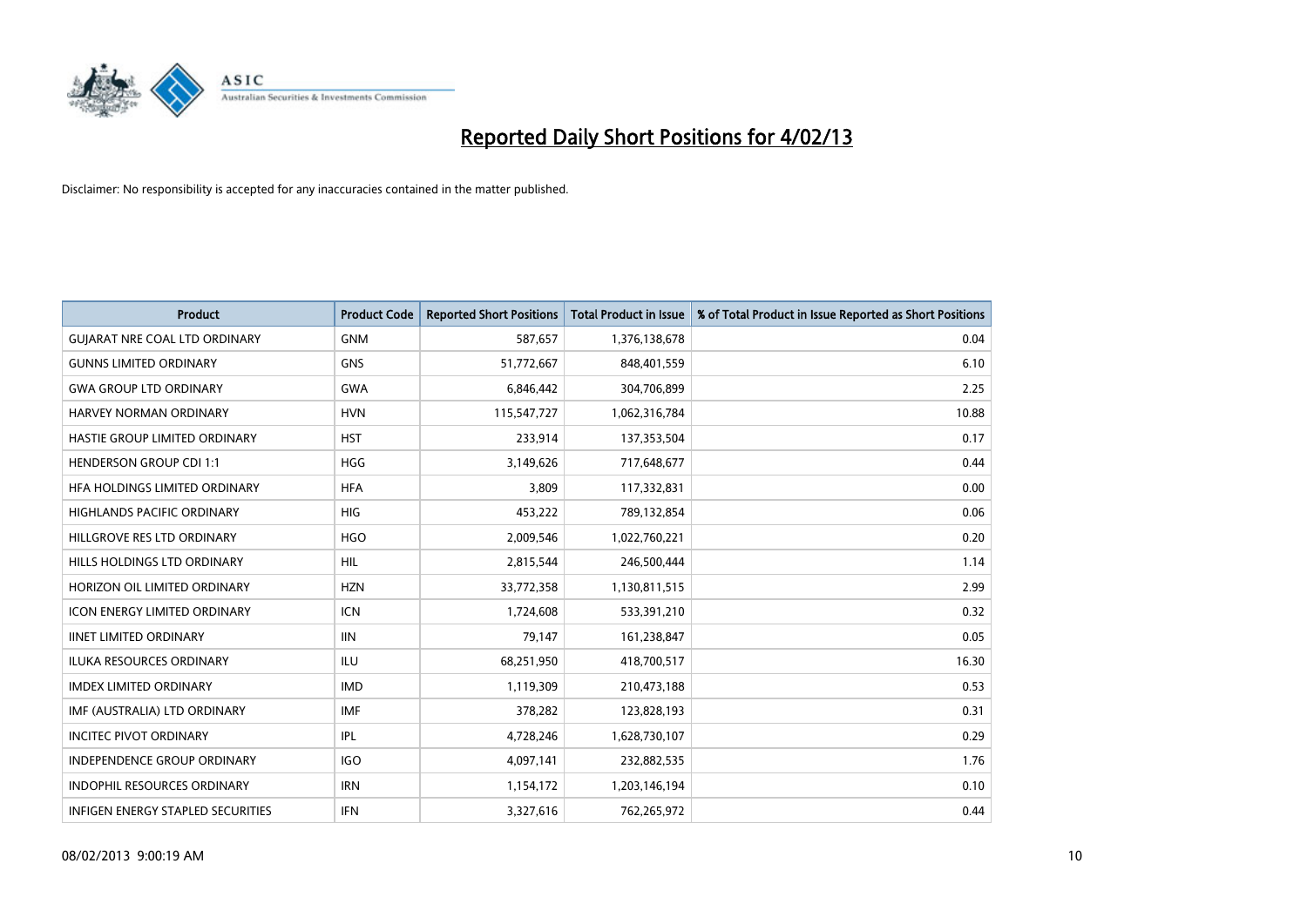

| <b>Product</b>                                  | <b>Product Code</b> | <b>Reported Short Positions</b> | <b>Total Product in Issue</b> | % of Total Product in Issue Reported as Short Positions |
|-------------------------------------------------|---------------------|---------------------------------|-------------------------------|---------------------------------------------------------|
| <b>INSURANCE AUSTRALIA ORDINARY</b>             | <b>IAG</b>          | 4,802,496                       | 2,079,034,021                 | 0.23                                                    |
| INTEGRATED RESEARCH ORDINARY                    | IRI                 | 101,578                         | 168,359,453                   | 0.06                                                    |
| <b>INTREPID MINES ORDINARY</b>                  | <b>IAU</b>          | 10,327,444                      | 555,519,374                   | 1.86                                                    |
| INVESTA OFFICE FUND STAPLED SECURITIES          | <b>IOF</b>          | 2,679,491                       | 614,047,458                   | 0.44                                                    |
| <b>INVOCARE LIMITED ORDINARY</b>                | <b>IVC</b>          | 3,115,434                       | 110,030,298                   | 2.83                                                    |
| <b>ION LIMITED ORDINARY</b>                     | <b>ION</b>          | 164,453                         | 256,365,105                   | 0.06                                                    |
| <b>IOOF HOLDINGS LTD ORDINARY</b>               | IFL                 | 1,432,618                       | 232,091,225                   | 0.62                                                    |
| <b>IRESS LIMITED ORDINARY</b>                   | <b>IRE</b>          | 1,758,587                       | 128,620,231                   | 1.37                                                    |
| <b>IRON ORE HOLDINGS ORDINARY</b>               | <b>IOH</b>          | 39,352                          | 161,174,005                   | 0.02                                                    |
| <b>ISHARES GLB CONSSTA CDI 1:1</b>              | X                   | 15,522                          | 4,750,000                     | 0.33                                                    |
| <b>IVANHOE AUSTRALIA ORDINARY</b>               | <b>IVA</b>          | 2,096,319                       | 714,991,227                   | 0.29                                                    |
| <b>IAMES HARDIE INDUST CHESS DEPOSITARY INT</b> | <b>IHX</b>          | 8,376,703                       | 440,917,727                   | 1.90                                                    |
| <b>JB HI-FI LIMITED ORDINARY</b>                | <b>IBH</b>          | 18,227,142                      | 98,850,643                    | 18.44                                                   |
| <b>JUMBO INTERACTIVE ORDINARY</b>               | <b>JIN</b>          | 1,000                           | 43,102,560                    | 0.00                                                    |
| <b>JUPITER MINES ORDINARY</b>                   | <b>IMS</b>          | 1,672                           | 2,281,835,383                 | 0.00                                                    |
| KAGARA LTD ORDINARY                             | <b>KZL</b>          | 3,034,733                       | 798,953,117                   | 0.38                                                    |
| KANGAROO RES LTD ORDINARY                       | <b>KRL</b>          | 186,687                         | 3,434,430,012                 | 0.01                                                    |
| KAROON GAS AUSTRALIA ORDINARY                   | <b>KAR</b>          | 124,497                         | 221,420,769                   | 0.06                                                    |
| KATHMANDU HOLD LTD ORDINARY                     | <b>KMD</b>          | 368,972                         | 200,215,894                   | 0.18                                                    |
| <b>KBL MINING LIMITED ORDINARY</b>              | <b>KBL</b>          | 1,820                           | 293,535,629                   | 0.00                                                    |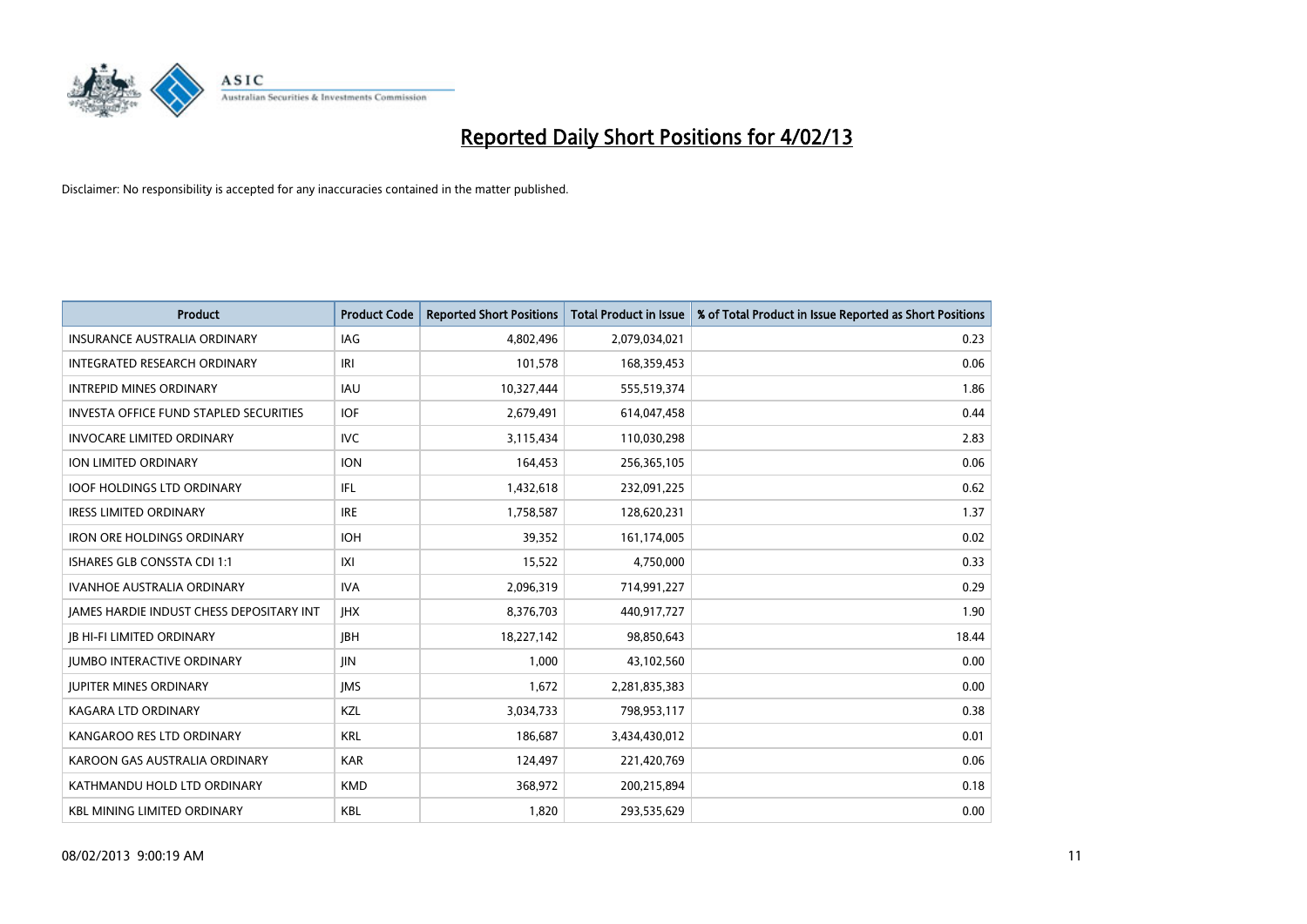

| <b>Product</b>                        | <b>Product Code</b> | <b>Reported Short Positions</b> | <b>Total Product in Issue</b> | % of Total Product in Issue Reported as Short Positions |
|---------------------------------------|---------------------|---------------------------------|-------------------------------|---------------------------------------------------------|
| KINGSGATE CONSOLID. ORDINARY          | <b>KCN</b>          | 11,345,590                      | 151,828,173                   | 7.47                                                    |
| KINGSROSE MINING LTD ORDINARY         | <b>KRM</b>          | 153,218                         | 291,959,871                   | 0.05                                                    |
| LEIGHTON HOLDINGS ORDINARY            | LEI                 | 8,682,733                       | 337, 164, 188                 | 2.58                                                    |
| LEND LEASE GROUP UNIT/ORD STAPLED     | LLC                 | 5,062,678                       | 574,351,883                   | 0.88                                                    |
| LINC ENERGY LTD ORDINARY              | <b>LNC</b>          | 16,208,216                      | 517,770,424                   | 3.13                                                    |
| LIQUEFIED NATURAL ORDINARY            | LNG                 | 272,800                         | 267,699,015                   | 0.10                                                    |
| LYCOPODIUM LIMITED ORDINARY           | <b>LYL</b>          | 403                             | 38,755,103                    | 0.00                                                    |
| LYNAS CORPORATION ORDINARY            | <b>LYC</b>          | 170,772,806                     | 1,960,801,292                 | 8.71                                                    |
| <b>M2 TELECOMMUNICATION ORDINARY</b>  | <b>MTU</b>          | 7,181,899                       | 157,996,251                   | 4.55                                                    |
| <b>MACA LIMITED ORDINARY</b>          | <b>MLD</b>          | 1,054,399                       | 150,000,000                   | 0.70                                                    |
| MACMAHON HOLDINGS ORDINARY            | <b>MAH</b>          | 17,071,652                      | 1,261,699,966                 | 1.35                                                    |
| MACQ ATLAS ROADS GRP ORDINARY STAPLED | <b>MQA</b>          | 3,840,917                       | 478,531,436                   | 0.80                                                    |
| MACQUARIE GROUP LTD ORDINARY          | <b>MOG</b>          | 5,538,214                       | 339,178,329                   | 1.63                                                    |
| <b>MATRIX C &amp; E LTD ORDINARY</b>  | <b>MCE</b>          | 3,785,390                       | 94,555,428                    | 4.00                                                    |
| MAVERICK DRILLING ORDINARY            | <b>MAD</b>          | 10,369,800                      | 452,726,751                   | 2.29                                                    |
| MAYNE PHARMA LTD ORDINARY             | <b>MYX</b>          | 546,300                         | 545,527,413                   | 0.10                                                    |
| MCMILLAN SHAKESPEARE ORDINARY         | <b>MMS</b>          | 560,328                         | 74,523,965                    | 0.75                                                    |
| MEDUSA MINING LTD ORDINARY            | <b>MML</b>          | 2,675,704                       | 188,903,911                   | 1.42                                                    |
| MELBOURNE IT LIMITED ORDINARY         | <b>MLB</b>          | 550,106                         | 82,451,363                    | 0.67                                                    |
| MEO AUSTRALIA LTD ORDINARY            | <b>MEO</b>          | 408,550                         | 627,264,587                   | 0.07                                                    |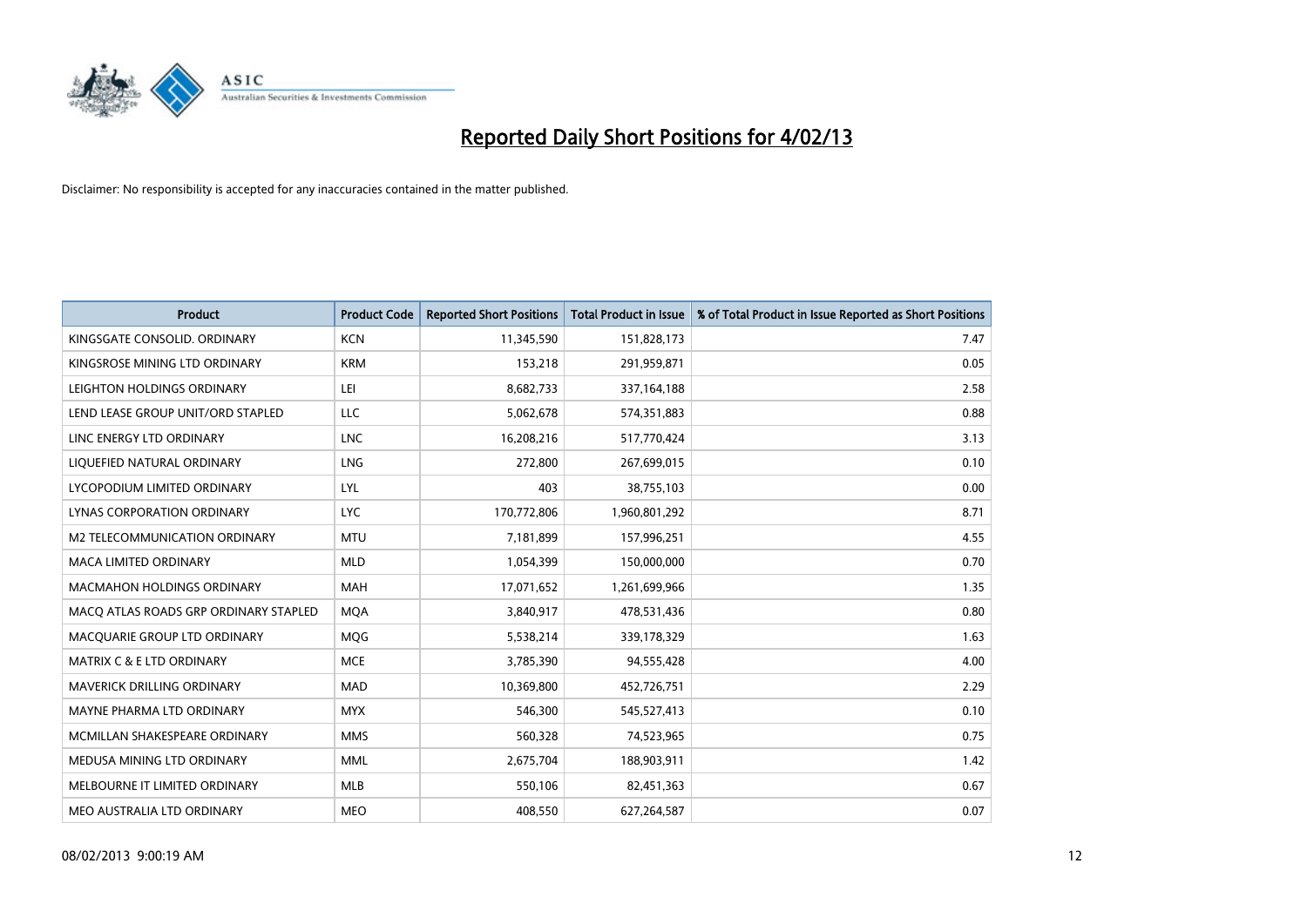

| <b>Product</b>                     | <b>Product Code</b> | <b>Reported Short Positions</b> | <b>Total Product in Issue</b> | % of Total Product in Issue Reported as Short Positions |
|------------------------------------|---------------------|---------------------------------|-------------------------------|---------------------------------------------------------|
| <b>MERMAID MARINE ORDINARY</b>     | <b>MRM</b>          | 744,939                         | 223,832,900                   | 0.33                                                    |
| MESOBLAST LIMITED ORDINARY         | <b>MSB</b>          | 16,997,983                      | 287,132,832                   | 5.92                                                    |
| METALS X LIMITED ORDINARY          | <b>MLX</b>          | 99,772                          | 1,651,766,110                 | 0.01                                                    |
| METCASH LIMITED ORDINARY           | <b>MTS</b>          | 107,004,831                     | 880,704,786                   | 12.15                                                   |
| METMINCO LIMITED ORDINARY          | <b>MNC</b>          | 54,825                          | 1,749,543,023                 | 0.00                                                    |
| MICLYN EXP OFFSHR ORDINARY         | <b>MIO</b>          | 92,568                          | 278,639,188                   | 0.03                                                    |
| <b>MILTON CORPORATION ORDINARY</b> | <b>MLT</b>          | 12,800                          | 121,625,655                   | 0.01                                                    |
| MINCOR RESOURCES NL ORDINARY       | <b>MCR</b>          | 2,262,407                       | 188,208,274                   | 1.20                                                    |
| MINERAL DEPOSITS ORDINARY          | <b>MDL</b>          | 592,969                         | 83,538,786                    | 0.71                                                    |
| MINERAL RESOURCES, ORDINARY        | <b>MIN</b>          | 4,053,399                       | 185,724,169                   | 2.18                                                    |
| MIRABELA NICKEL LTD ORDINARY       | <b>MBN</b>          | 7,673,954                       | 876,765,094                   | 0.88                                                    |
| MIRVAC GROUP STAPLED SECURITIES    | <b>MGR</b>          | 6,138,224                       | 3,425,587,451                 | 0.18                                                    |
| MOLOPO ENERGY LTD ORDINARY         | <b>MPO</b>          | 673,572                         | 246,230,752                   | 0.27                                                    |
| MONADELPHOUS GROUP ORDINARY        | <b>MND</b>          | 7,246,756                       | 90,663,543                    | 7.99                                                    |
| MORTGAGE CHOICE LTD ORDINARY       | <b>MOC</b>          | 2,354,046                       | 123,431,282                   | 1.91                                                    |
| MOUNT GIBSON IRON ORDINARY         | <b>MGX</b>          | 2,088,138                       | 1,090,584,232                 | 0.19                                                    |
| MULTIPLEX SITES SITES              | <b>MXUPA</b>        | 578                             | 4,500,000                     | 0.01                                                    |
| MURCHISON METALS LTD ORDINARY      | <b>MMX</b>          | 6,216,596                       | 450,497,346                   | 1.38                                                    |
| <b>MYER HOLDINGS LTD ORDINARY</b>  | <b>MYR</b>          | 81,725,911                      | 583,384,551                   | 14.01                                                   |
| MYSTATE LIMITED ORDINARY           | <b>MYS</b>          | 22,399                          | 87,117,374                    | 0.03                                                    |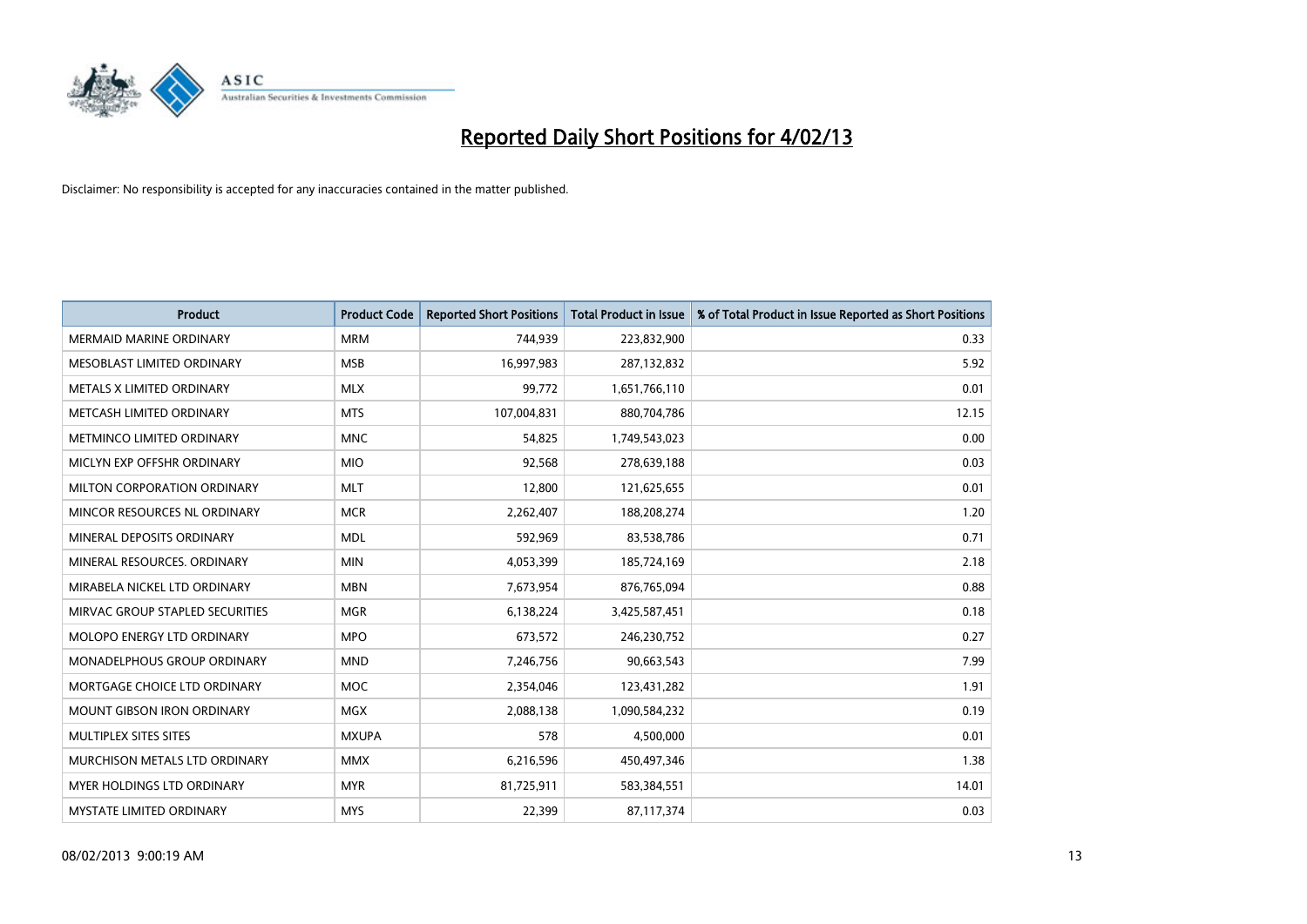

| <b>Product</b>                        | <b>Product Code</b> | <b>Reported Short Positions</b> | <b>Total Product in Issue</b> | % of Total Product in Issue Reported as Short Positions |
|---------------------------------------|---------------------|---------------------------------|-------------------------------|---------------------------------------------------------|
| NATIONAL AUST, BANK ORDINARY          | <b>NAB</b>          | 12,048,539                      | 2,342,259,881                 | 0.51                                                    |
| NAVITAS LIMITED ORDINARY              | <b>NVT</b>          | 10,578,809                      | 375,367,918                   | 2.82                                                    |
| NEON ENERGY LIMITED ORDINARY          | <b>NEN</b>          | 3,303,363                       | 549,844,091                   | 0.60                                                    |
| NEW HOPE CORPORATION ORDINARY         | <b>NHC</b>          | 3,223,247                       | 830,563,352                   | 0.39                                                    |
| NEWCREST MINING ORDINARY              | <b>NCM</b>          | 4,173,104                       | 765,906,839                   | 0.54                                                    |
| NEWS CORP A NON-VOTING CDI            | <b>NWSLV</b>        | 2,399,965                       | 1,529,177,110                 | 0.16                                                    |
| NEWS CORP B VOTING CDI                | <b>NWS</b>          | 714.049                         | 798,520,953                   | 0.09                                                    |
| NEWSAT LIMITED ORDINARY               | <b>NWT</b>          | 58,617                          | 233,052,157                   | 0.03                                                    |
| NEXTDC LIMITED ORDINARY               | <b>NXT</b>          | 3,424,090                       | 172,602,288                   | 1.98                                                    |
| NEXUS ENERGY LIMITED ORDINARY         | <b>NXS</b>          | 12,068,855                      | 1,329,821,159                 | 0.91                                                    |
| NIDO PETROLEUM ORDINARY               | <b>NDO</b>          | 105,313                         | 1,684,732,219                 | 0.01                                                    |
| NOBLE MINERAL RES ORDINARY            | <b>NMG</b>          | 2,903,432                       | 666,397,952                   | 0.44                                                    |
| NORFOLK GROUP ORDINARY                | <b>NFK</b>          | 50                              | 158,890,730                   | 0.00                                                    |
| NORTHERN IRON LTD ORDINARY            | <b>NFE</b>          | 3,213,461                       | 484,405,314                   | 0.66                                                    |
| NORTHERN STAR ORDINARY                | <b>NST</b>          | 5,275,436                       | 424,277,027                   | 1.24                                                    |
| NRW HOLDINGS LIMITED ORDINARY         | <b>NWH</b>          | 4,307,648                       | 278,888,011                   | 1.54                                                    |
| NUFARM LIMITED ORDINARY               | <b>NUF</b>          | 5,673,661                       | 262,796,891                   | 2.16                                                    |
| OCEANAGOLD CORP. CHESS DEPOSITARY INT | <b>OGC</b>          | 2,265,278                       | 293,517,918                   | 0.77                                                    |
| OIL SEARCH LTD ORDINARY               | OSH                 | 17,841,695                      | 1,334,756,742                 | 1.34                                                    |
| OM HOLDINGS LIMITED ORDINARY          | OMH                 | 3,972,146                       | 673,423,337                   | 0.59                                                    |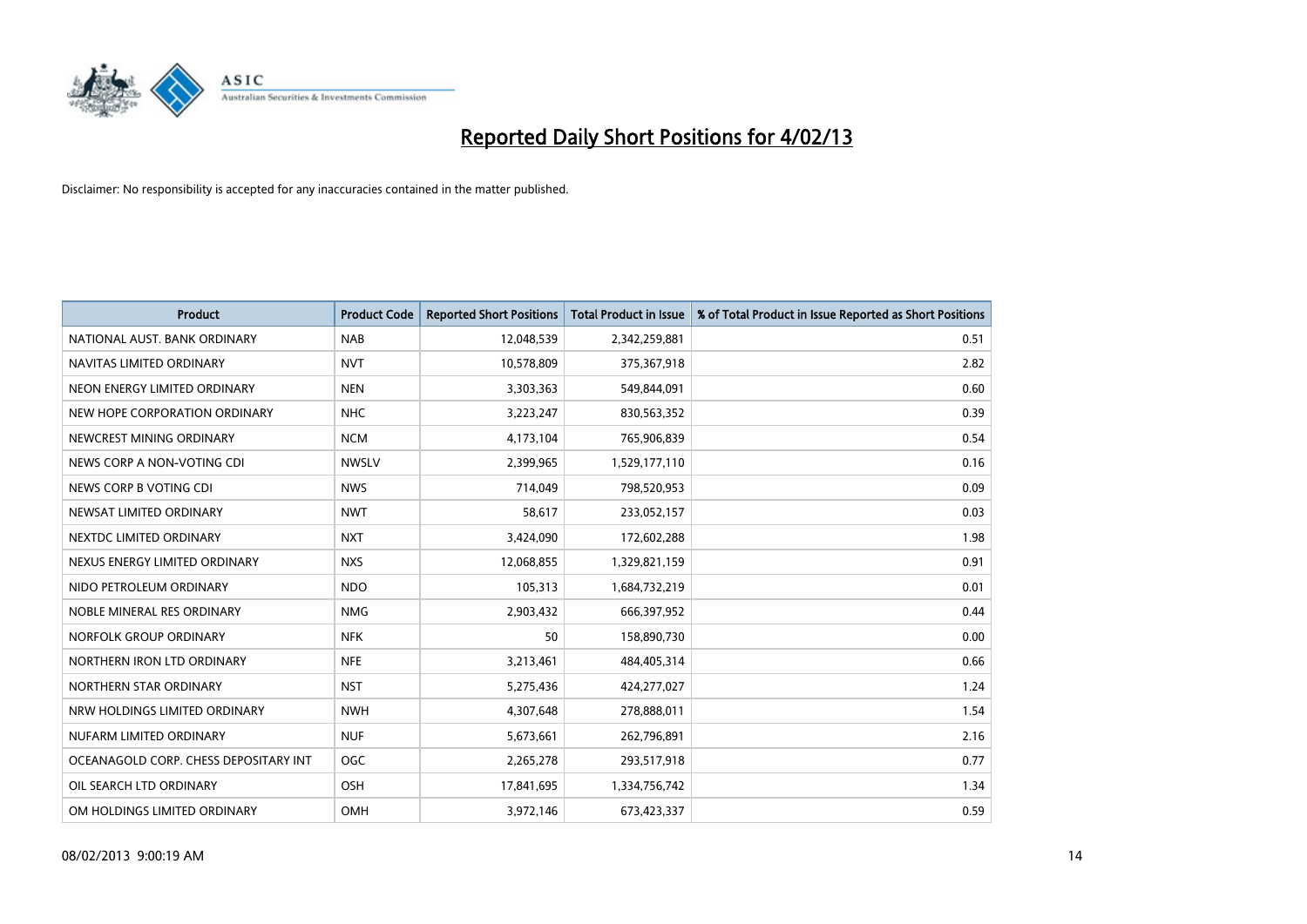

| <b>Product</b>               | <b>Product Code</b> | <b>Reported Short Positions</b> | <b>Total Product in Issue</b> | % of Total Product in Issue Reported as Short Positions |
|------------------------------|---------------------|---------------------------------|-------------------------------|---------------------------------------------------------|
| ORICA LIMITED ORDINARY       | ORI                 | 3,600,428                       | 366,686,516                   | 0.98                                                    |
| ORIGIN ENERGY ORDINARY       | <b>ORG</b>          | 14,043,569                      | 1,094,031,475                 | 1.28                                                    |
| OROCOBRE LIMITED ORDINARY    | <b>ORE</b>          | 252,163                         | 117,745,140                   | 0.21                                                    |
| OROTONGROUP LIMITED ORDINARY | <b>ORL</b>          | 30,666                          | 40,880,902                    | 0.08                                                    |
| ORPHEUS ENERGY LTD ORDINARY  | <b>OEG</b>          | 67,200                          | 130,475,919                   | 0.05                                                    |
| OZ MINERALS ORDINARY         | OZL                 | 9,874,701                       | 303,470,022                   | 3.25                                                    |
| PACIFIC BRANDS ORDINARY      | <b>PBG</b>          | 14,141,047                      | 912,915,695                   | 1.55                                                    |
| PALADIN ENERGY LTD ORDINARY  | <b>PDN</b>          | 110,013,973                     | 836,825,651                   | 13.15                                                   |
| PANAUST LIMITED ORDINARY     | <b>PNA</b>          | 1,365,154                       | 606,155,069                   | 0.23                                                    |
| PANORAMIC RESOURCES ORDINARY | PAN                 | 1,146,066                       | 256,058,555                   | 0.45                                                    |
| PAPERLINX LIMITED ORDINARY   | <b>PPX</b>          | 68,231                          | 609,280,761                   | 0.01                                                    |
| PAPILLON RES LTD ORDINARY    | <b>PIR</b>          | 1,257,967                       | 297,028,210                   | 0.42                                                    |
| PATTIES FOODS LTD ORDINARY   | PFL                 | 100,000                         | 139,065,639                   | 0.07                                                    |
| PEET LIMITED ORDINARY        | <b>PPC</b>          | 3,350,450                       | 321,013,141                   | 1.04                                                    |
| PERILYA LIMITED ORDINARY     | PEM                 | 514                             | 769,316,426                   | 0.00                                                    |
| PERPETUAL LIMITED ORDINARY   | <b>PPT</b>          | 2,116,416                       | 41,980,678                    | 5.04                                                    |
| PERSEUS MINING LTD ORDINARY  | PRU                 | 21,342,951                      | 457,962,088                   | 4.66                                                    |
| PHARMAXIS LTD ORDINARY       | <b>PXS</b>          | 7,190,502                       | 308,543,389                   | 2.33                                                    |
| PHOSPHAGENICS LTD. ORDINARY  | POH                 | 488,333                         | 1,020,215,957                 | 0.05                                                    |
| PLATINUM ASSET ORDINARY      | <b>PTM</b>          | 11,293,651                      | 561,347,878                   | 2.01                                                    |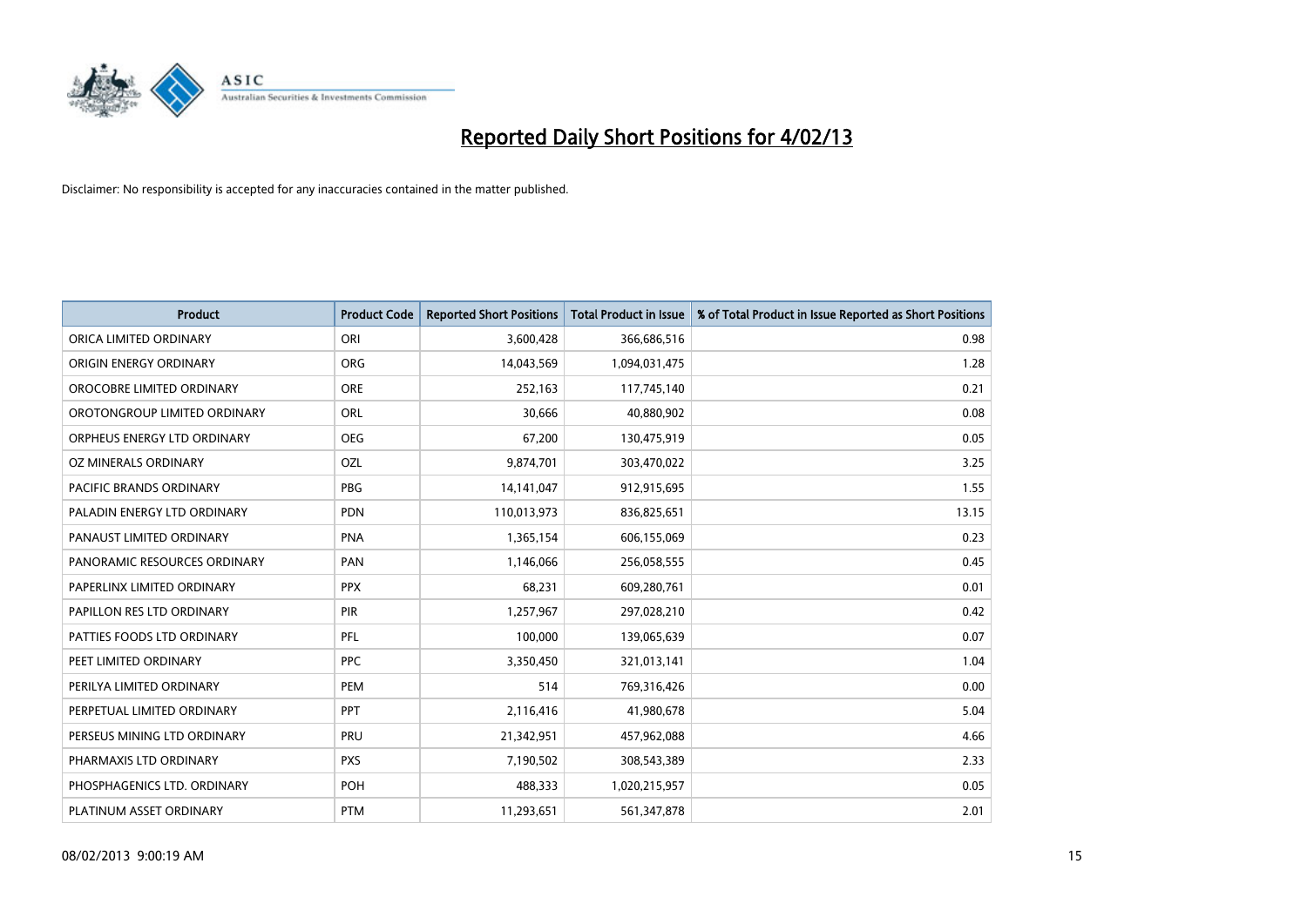

| <b>Product</b>                    | <b>Product Code</b> | <b>Reported Short Positions</b> | <b>Total Product in Issue</b> | % of Total Product in Issue Reported as Short Positions |
|-----------------------------------|---------------------|---------------------------------|-------------------------------|---------------------------------------------------------|
| PLATINUM AUSTRALIA ORDINARY       | <b>PLA</b>          | 836,127                         | 504,968,043                   | 0.17                                                    |
| PMP LIMITED ORDINARY              | <b>PMP</b>          | 181,144                         | 323,781,124                   | 0.06                                                    |
| PREMIER INVESTMENTS ORDINARY      | <b>PMV</b>          | 1,213,925                       | 155,260,478                   | 0.78                                                    |
| PRIMA BIOMED LTD ORDINARY         | <b>PRR</b>          | 7,198,810                       | 1,066,063,388                 | 0.68                                                    |
| PRIMARY HEALTH CARE ORDINARY      | <b>PRY</b>          | 17,887,633                      | 502,983,554                   | 3.56                                                    |
| PROGRAMMED ORDINARY               | <b>PRG</b>          | 257,466                         | 118,177,001                   | 0.22                                                    |
| PSIVIDA CORP CDI 1:1              | <b>PVA</b>          | 50,000                          | 8,948,806                     | 0.56                                                    |
| PURA VIDA ENERGY NL ORDINARY      | <b>PVD</b>          | 157,040                         | 59,919,584                    | 0.26                                                    |
| <b>QANTAS AIRWAYS ORDINARY</b>    | QAN                 | 17,143,557                      | 2,253,918,425                 | 0.76                                                    |
| OBE INSURANCE GROUP ORDINARY      | <b>OBE</b>          | 49,186,321                      | 1,196,747,582                 | 4.11                                                    |
| ORXPHARMA LTD ORDINARY            | <b>QRX</b>          | 130,762                         | 144,644,706                   | 0.09                                                    |
| <b>QUBE HOLDINGS LTD ORDINARY</b> | QUB                 | 10,112,843                      | 926,489,845                   | 1.09                                                    |
| RAMELIUS RESOURCES ORDINARY       | <b>RMS</b>          | 4,873,476                       | 337,296,949                   | 1.44                                                    |
| RAMSAY HEALTH CARE ORDINARY       | <b>RHC</b>          | 2,583,318                       | 202,081,252                   | 1.28                                                    |
| <b>RCR TOMLINSON ORDINARY</b>     | <b>RCR</b>          | 134,155                         | 132,431,265                   | 0.10                                                    |
| <b>REA GROUP ORDINARY</b>         | <b>REA</b>          | 31,556                          | 131,714,699                   | 0.02                                                    |
| RECKON LIMITED ORDINARY           | <b>RKN</b>          | 451,000                         | 129,488,015                   | 0.35                                                    |
| RED 5 LIMITED ORDINARY            | <b>RED</b>          | 361,320                         | 135,488,008                   | 0.27                                                    |
| <b>RED FORK ENERGY ORDINARY</b>   | <b>RFE</b>          | 3,383,361                       | 384,951,719                   | 0.88                                                    |
| REDBANK ENERGY LTD ORDINARY       | AEJ                 | 13                              | 786,287                       | 0.00                                                    |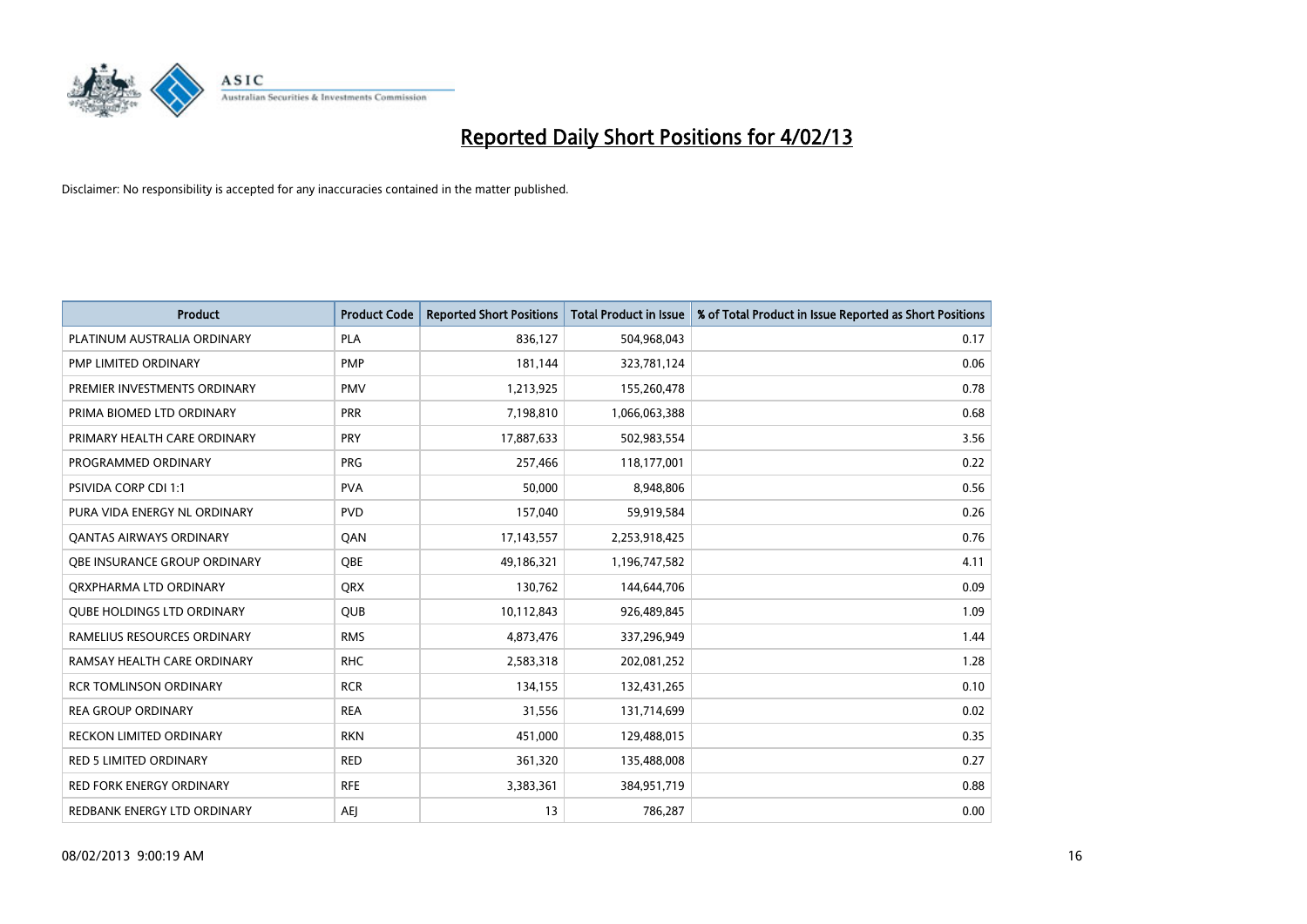

| <b>Product</b>                      | <b>Product Code</b> | <b>Reported Short Positions</b> | <b>Total Product in Issue</b> | % of Total Product in Issue Reported as Short Positions |
|-------------------------------------|---------------------|---------------------------------|-------------------------------|---------------------------------------------------------|
| REDFLEX HOLDINGS ORDINARY           | <b>RDF</b>          | 2.456                           | 110,762,310                   | 0.00                                                    |
| REECE AUSTRALIA LTD. ORDINARY       | <b>REH</b>          | 10,403                          | 99,600,000                    | 0.01                                                    |
| <b>REGIS RESOURCES ORDINARY</b>     | <b>RRL</b>          | 6,457,281                       | 473,975,396                   | 1.36                                                    |
| RESMED INC CDI 10:1                 | <b>RMD</b>          | 26,990,072                      | 1,556,242,300                 | 1.73                                                    |
| <b>RESOLUTE MINING ORDINARY</b>     | <b>RSG</b>          | 882,662                         | 643,094,224                   | 0.14                                                    |
| <b>RESOURCE GENERATION ORDINARY</b> | <b>RES</b>          | 173                             | 263,345,652                   | 0.00                                                    |
| RETAIL FOOD GROUP ORDINARY          | <b>RFG</b>          | 240,664                         | 130,087,856                   | 0.19                                                    |
| REVERSE CORP LIMITED ORDINARY       | <b>REF</b>          | 100                             | 92,382,175                    | 0.00                                                    |
| REX MINERALS LIMITED ORDINARY       | <b>RXM</b>          | 3,022,918                       | 188,907,284                   | 1.60                                                    |
| <b>RHG LIMITED ORDINARY</b>         | <b>RHG</b>          | 301,044                         | 308,483,177                   | 0.10                                                    |
| RIALTO ENERGY ORDINARY              | <b>RIA</b>          | 41                              | 672,259,992                   | 0.00                                                    |
| <b>RIDLEY CORPORATION ORDINARY</b>  | <b>RIC</b>          | 24,095                          | 307,817,071                   | 0.01                                                    |
| RIO TINTO LIMITED ORDINARY          | <b>RIO</b>          | 7,095,833                       | 435,758,720                   | 1.63                                                    |
| ROC OIL COMPANY ORDINARY            | <b>ROC</b>          | 1,053,149                       | 683,235,552                   | 0.15                                                    |
| <b>RURALCO HOLDINGS ORDINARY</b>    | <b>RHL</b>          | 12,000                          | 55,019,284                    | 0.02                                                    |
| SAI GLOBAL LIMITED ORDINARY         | SAI                 | 4,294,833                       | 206,944,724                   | 2.08                                                    |
| SALMAT LIMITED ORDINARY             | <b>SLM</b>          | 490,179                         | 159,812,799                   | 0.31                                                    |
| SAMSON OIL & GAS LTD ORDINARY       | <b>SSN</b>          | 6,002,942                       | 1,985,896,471                 | 0.30                                                    |
| SANDFIRE RESOURCES ORDINARY         | <b>SFR</b>          | 2,169,325                       | 153,590,968                   | 1.41                                                    |
| <b>SANTOS LTD ORDINARY</b>          | <b>STO</b>          | 3,580,691                       | 958,895,933                   | 0.37                                                    |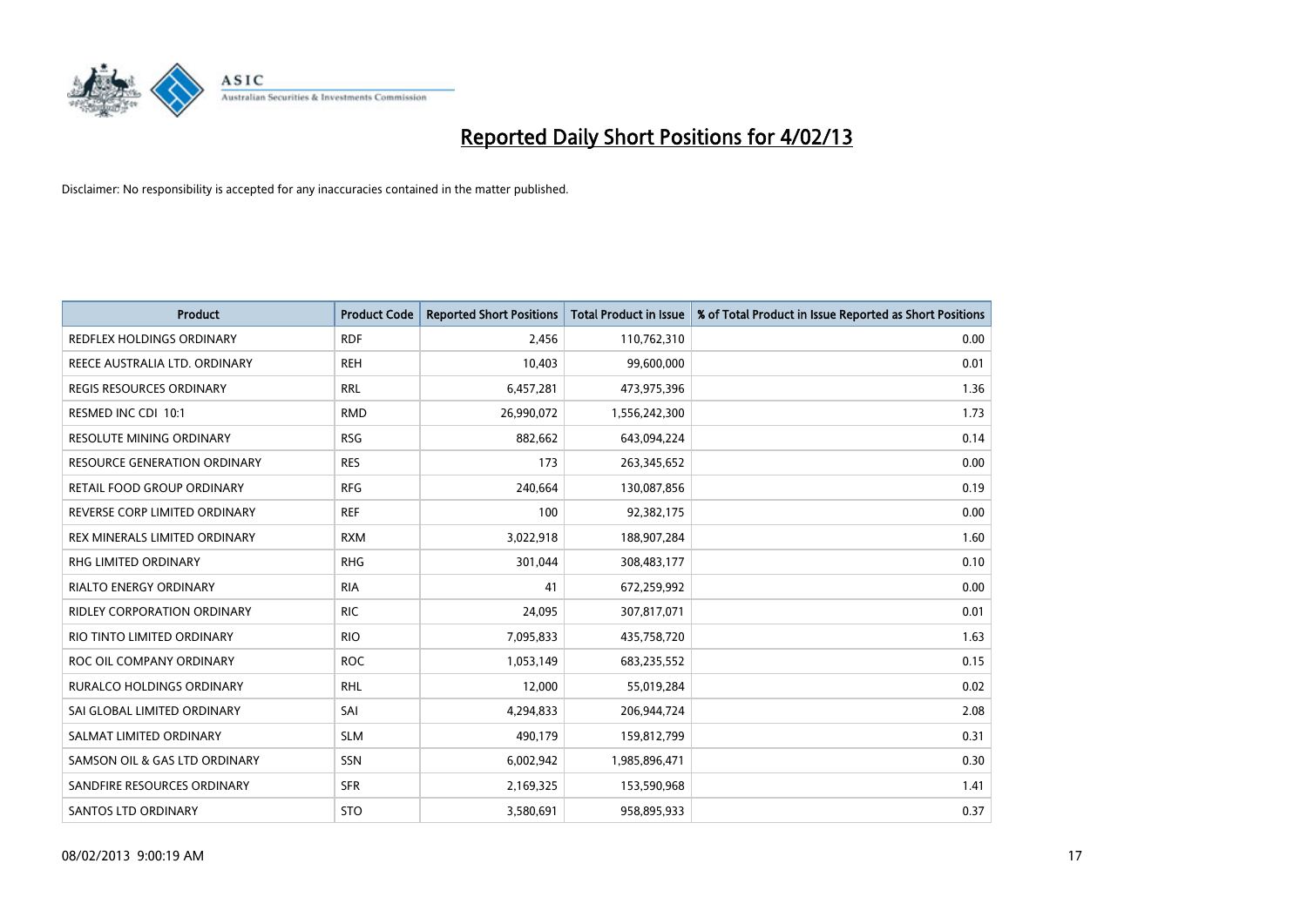

| <b>Product</b>                               | <b>Product Code</b> | <b>Reported Short Positions</b> | <b>Total Product in Issue</b> | % of Total Product in Issue Reported as Short Positions |
|----------------------------------------------|---------------------|---------------------------------|-------------------------------|---------------------------------------------------------|
| SARACEN MINERAL ORDINARY                     | <b>SAR</b>          | 8,674,842                       | 595,217,424                   | 1.46                                                    |
| <b>SCA PROPERTY GROUP STAPLED SECURITIES</b> | <b>SCP</b>          | 12,725,961                      | 585,455,114                   | 2.17                                                    |
| SEDGMAN LIMITED ORDINARY                     | <b>SDM</b>          | 118,178                         | 217,623,797                   | 0.05                                                    |
| SEEK LIMITED ORDINARY                        | <b>SEK</b>          | 14,708,867                      | 337,101,307                   | 4.36                                                    |
| SENEX ENERGY LIMITED ORDINARY                | SXY                 | 2,503,080                       | 1,140,304,837                 | 0.22                                                    |
| SERVICE STREAM ORDINARY                      | <b>SSM</b>          | 100                             | 283,418,867                   | 0.00                                                    |
| SEVEN GROUP HOLDINGS ORDINARY                | <b>SVW</b>          | 3,739,239                       | 307,410,281                   | 1.22                                                    |
| SEVEN WEST MEDIA LTD ORDINARY                | <b>SWM</b>          | 19,389,126                      | 999,160,872                   | 1.94                                                    |
| SIGMA PHARMACEUTICAL ORDINARY                | SIP                 | 5,573,672                       | 1,169,236,730                 | 0.48                                                    |
| SILEX SYSTEMS ORDINARY                       | <b>SLX</b>          | 1,163,960                       | 170,232,464                   | 0.68                                                    |
| SILVER CHEF LIMITED ORDINARY                 | SIV                 | 13,392                          | 27,222,919                    | 0.05                                                    |
| SILVER LAKE RESOURCE ORDINARY                | <b>SLR</b>          | 1,323,425                       | 379,048,750                   | 0.35                                                    |
| SIMS METAL MGMT LTD ORDINARY                 | SGM                 | 7,682,884                       | 204,300,941                   | 3.76                                                    |
| SINGAPORE TELECOMM. CHESS DEPOSITARY INT     | <b>SGT</b>          | 9,974,623                       | 174,261,546                   | 5.72                                                    |
| SIRIUS RESOURCES NL ORDINARY                 | <b>SIR</b>          | 411,159                         | 223,434,586                   | 0.18                                                    |
| SIRTEX MEDICAL ORDINARY                      | <b>SRX</b>          | 206,878                         | 55,768,136                    | 0.37                                                    |
| SKILLED GROUP LTD ORDINARY                   | <b>SKE</b>          | 5,114,373                       | 233,487,276                   | 2.19                                                    |
| <b>SKY NETWORK ORDINARY</b>                  | <b>SKT</b>          | 30,000                          | 389,139,785                   | 0.01                                                    |
| SKYCITY ENT GRP LTD ORDINARY                 | <b>SKC</b>          | 110,101                         | 576,958,340                   | 0.02                                                    |
| <b>SLATER &amp; GORDON ORDINARY</b>          | <b>SGH</b>          | 35,568                          | 170,537,215                   | 0.02                                                    |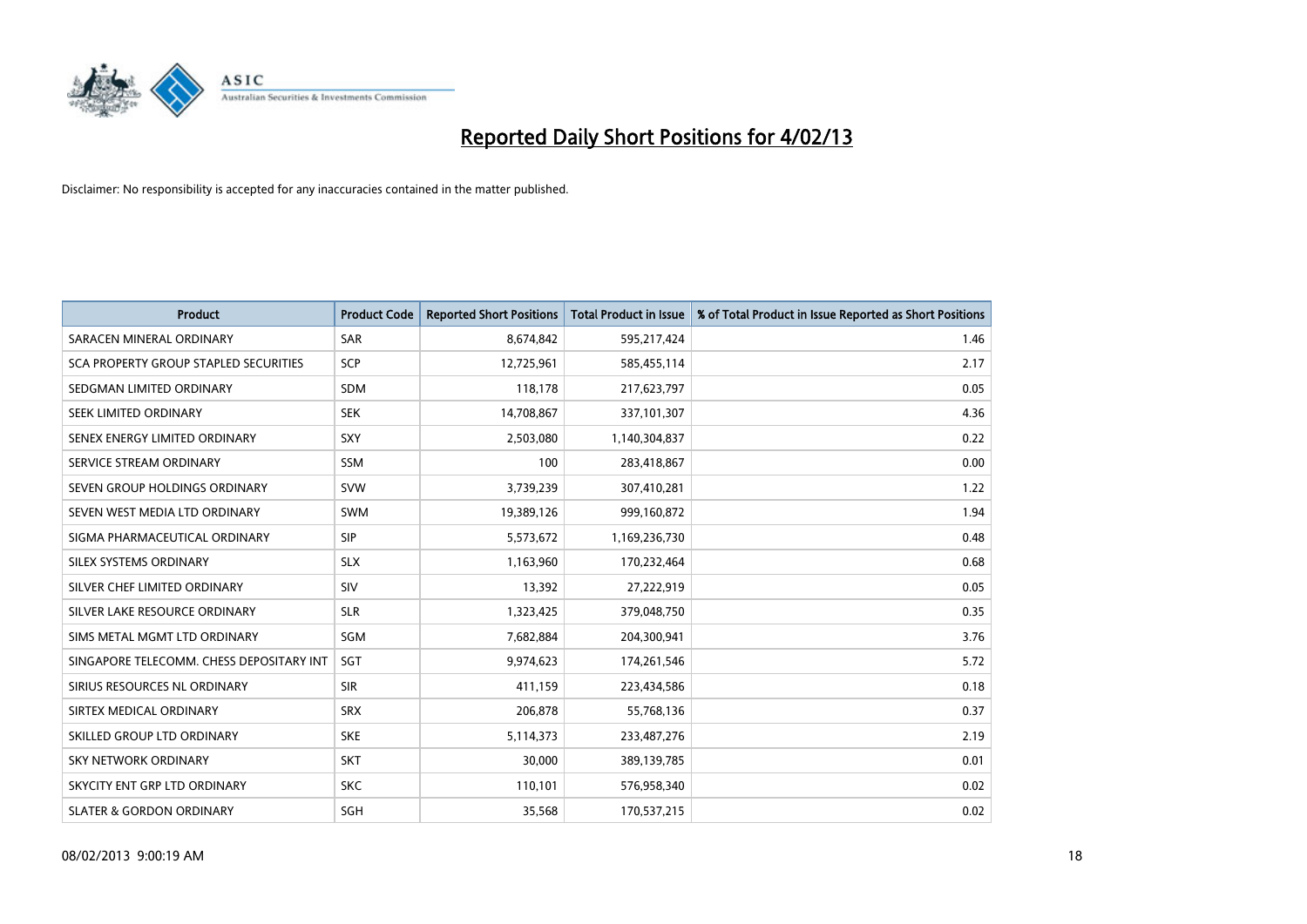

| <b>Product</b>                           | <b>Product Code</b> | <b>Reported Short Positions</b> | <b>Total Product in Issue</b> | % of Total Product in Issue Reported as Short Positions |
|------------------------------------------|---------------------|---------------------------------|-------------------------------|---------------------------------------------------------|
| SMS MANAGEMENT, ORDINARY                 | <b>SMX</b>          | 2,485,320                       | 69,378,477                    | 3.58                                                    |
| SONIC HEALTHCARE ORDINARY                | <b>SHL</b>          | 4,506,057                       | 396,053,681                   | 1.14                                                    |
| SOUL PATTINSON (W.H) ORDINARY            | SOL                 | 13,082                          | 239,395,320                   | 0.01                                                    |
| SOUTH BOULDER MINES ORDINARY             | <b>STB</b>          | 88,338                          | 127,952,826                   | 0.07                                                    |
| SP AUSNET STAPLED SECURITIES             | <b>SPN</b>          | 7,647,724                       | 3,367,543,113                 | 0.23                                                    |
| SPARK INFRASTRUCTURE STAPLED NOTE & UNIT | SKI                 | 39,790,566                      | 1,326,734,264                 | 3.00                                                    |
| SPDR 200 FUND ETF UNITS                  | <b>STW</b>          | 38.674                          | 46,951,346                    | 0.08                                                    |
| SPECIALTY FASHION ORDINARY               | <b>SFH</b>          | 5,103                           | 192,236,121                   | 0.00                                                    |
| ST BARBARA LIMITED ORDINARY              | <b>SBM</b>          | 4,578,740                       | 488,074,077                   | 0.94                                                    |
| STANMORE COAL LTD ORDINARY               | <b>SMR</b>          | 32,870                          | 207,827,090                   | 0.02                                                    |
| STARPHARMA HOLDINGS ORDINARY             | SPL                 | 6,601,832                       | 283,665,948                   | 2.33                                                    |
| STH CRS ELECT ENGNR ORDINARY             | <b>SXE</b>          | 150,000                         | 161,523,129                   | 0.09                                                    |
| STHN CROSS MEDIA ORDINARY                | <b>SXL</b>          | 13,206,271                      | 704,858,524                   | 1.87                                                    |
| STOCKLAND UNITS/ORD STAPLED              | SGP                 | 22,485,034                      | 2,202,657,963                 | 1.02                                                    |
| STRAITS RES LTD. ORDINARY                | SRQ                 | 69,907                          | 1,164,150,159                 | 0.01                                                    |
| <b>STW COMMUNICATIONS ORDINARY</b>       | SGN                 | 73,344                          | 403,828,512                   | 0.02                                                    |
| SUNCORP GROUP LTD ORDINARY               | <b>SUN</b>          | 6,864,475                       | 1,286,600,980                 | 0.53                                                    |
| SUNDANCE ENERGY ORDINARY                 | <b>SEA</b>          | 6,706,862                       | 278,765,141                   | 2.41                                                    |
| SUNDANCE RESOURCES ORDINARY              | <b>SDL</b>          | 1,616,789                       | 3,072,110,985                 | 0.05                                                    |
| SUNLAND GROUP LTD ORDINARY               | <b>SDG</b>          | 152,300                         | 189,417,674                   | 0.08                                                    |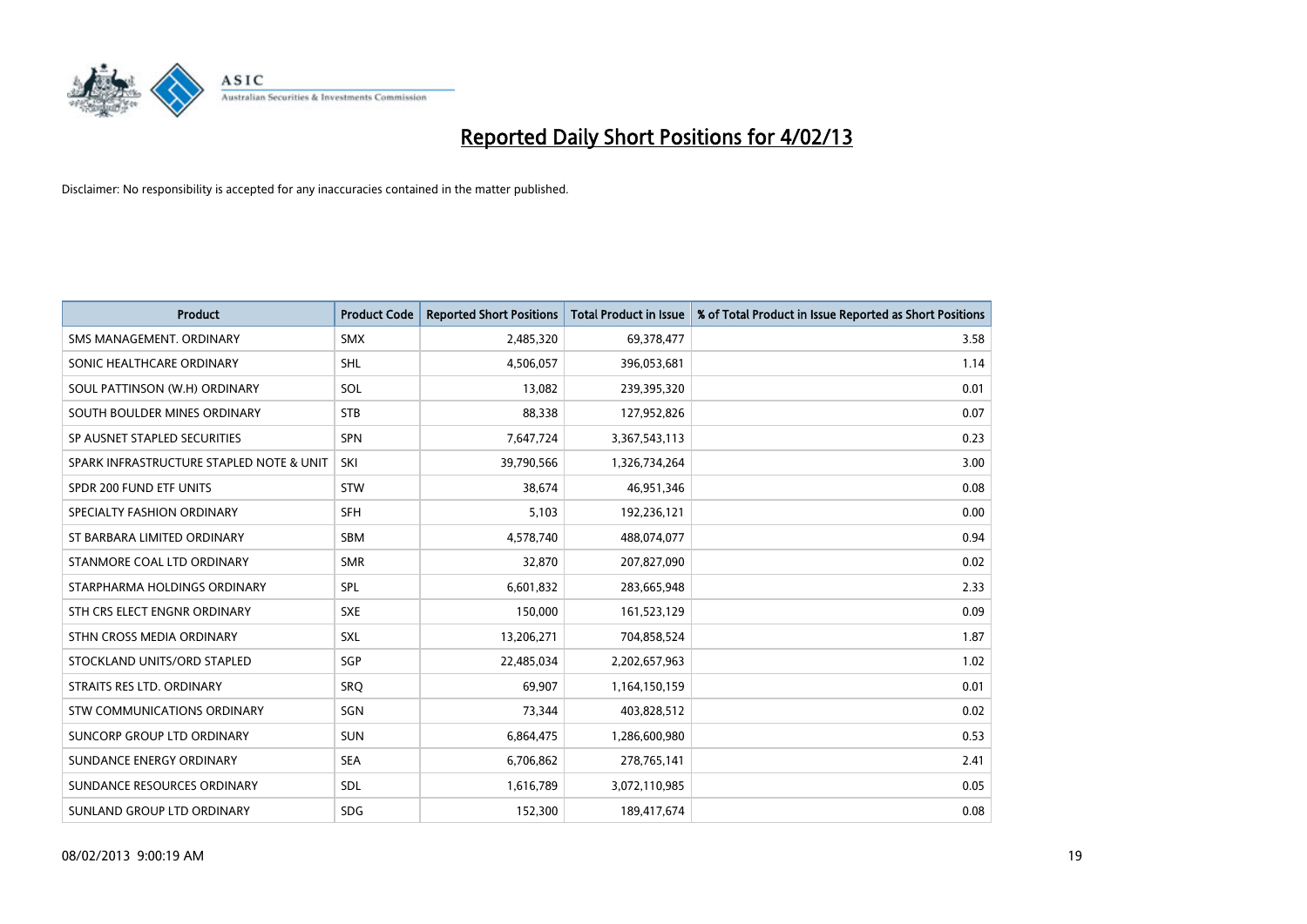

| <b>Product</b>                   | <b>Product Code</b> | <b>Reported Short Positions</b> | <b>Total Product in Issue</b> | % of Total Product in Issue Reported as Short Positions |
|----------------------------------|---------------------|---------------------------------|-------------------------------|---------------------------------------------------------|
| SUPER RET REP LTD ORDINARY       | <b>SUL</b>          | 541,584                         | 196,382,811                   | 0.28                                                    |
| SYD AIRPORT STAPLED US PROHIBIT. | <b>SYD</b>          | 6,602,923                       | 1,861,210,782                 | 0.35                                                    |
| SYRAH RESOURCES ORDINARY         | <b>SYR</b>          | 20,780                          | 135,454,589                   | 0.02                                                    |
| TABCORP HOLDINGS LTD ORDINARY    | <b>TAH</b>          | 15,754,089                      | 734,015,737                   | 2.15                                                    |
| TANAMI GOLD NL ORDINARY          | <b>TAM</b>          | 311,535                         | 261,132,677                   | 0.12                                                    |
| TAP OIL LIMITED ORDINARY         | <b>TAP</b>          | 341,878                         | 241,608,606                   | 0.14                                                    |
| TASSAL GROUP LIMITED ORDINARY    | <b>TGR</b>          | 70,254                          | 146,304,404                   | 0.05                                                    |
| <b>TATTS GROUP LTD ORDINARY</b>  | <b>TTS</b>          | 6,383,478                       | 1,386,351,280                 | 0.46                                                    |
| TECHNOLOGY ONE ORDINARY          | <b>TNE</b>          | 117,877                         | 306,620,955                   | 0.04                                                    |
| TELECOM CORPORATION ORDINARY     | <b>TEL</b>          | 7,652,342                       | 1,824,673,847                 | 0.42                                                    |
| TELSTRA CORPORATION. ORDINARY    | <b>TLS</b>          | 26,611,063                      | 12,443,074,357                | 0.21                                                    |
| TEN NETWORK HOLDINGS ORDINARY    | <b>TEN</b>          | 106,105,459                     | 2,586,970,845                 | 4.10                                                    |
| TERANGA GOLD CORP CDI 1:1        | <b>TGZ</b>          | 141,589                         | 174,121,625                   | 0.08                                                    |
| TEXON PETROLEUM LTD ORDINARY     | <b>TXN</b>          | 144,700                         | 245,339,848                   | 0.06                                                    |
| THE REJECT SHOP ORDINARY         | <b>TRS</b>          | 2,568,083                       | 26,092,220                    | 9.84                                                    |
| THORN GROUP LIMITED ORDINARY     | <b>TGA</b>          | 338,890                         | 147,584,880                   | 0.23                                                    |
| <b>TIGER RESOURCES ORDINARY</b>  | <b>TGS</b>          | 2,677,563                       | 673,470,269                   | 0.40                                                    |
| TOLL HOLDINGS LTD ORDINARY       | <b>TOL</b>          | 34,434,431                      | 717,133,875                   | 4.80                                                    |
| TOX FREE SOLUTIONS ORDINARY      | <b>TOX</b>          | 970,162                         | 115,999,858                   | 0.84                                                    |
| TPG TELECOM LIMITED ORDINARY     | <b>TPM</b>          | 2,181,902                       | 793,808,141                   | 0.27                                                    |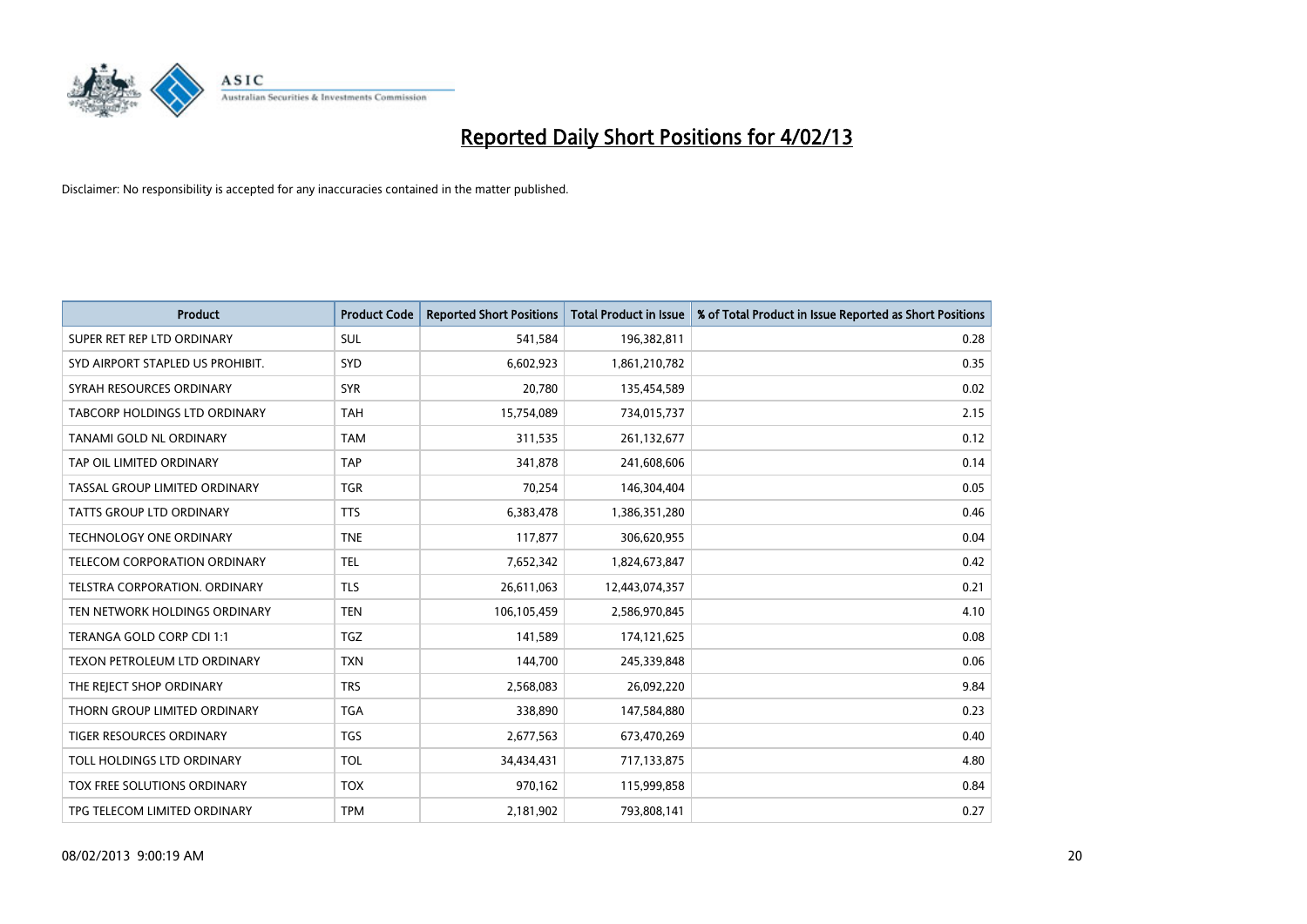

| <b>Product</b>                         | <b>Product Code</b> | <b>Reported Short Positions</b> | <b>Total Product in Issue</b> | % of Total Product in Issue Reported as Short Positions |
|----------------------------------------|---------------------|---------------------------------|-------------------------------|---------------------------------------------------------|
| <b>TRADE ME GROUP ORDINARY</b>         | <b>TME</b>          | 1,024,507                       | 396,017,568                   | 0.26                                                    |
| TRANSFIELD SERVICES ORDINARY           | <b>TSE</b>          | 4,167,044                       | 512,457,716                   | 0.81                                                    |
| TRANSPACIFIC INDUST, ORDINARY          | <b>TPI</b>          | 9,850,711                       | 1,578,563,490                 | 0.62                                                    |
| TRANSURBAN GROUP TRIPLE STAPLED SEC.   | <b>TCL</b>          | 6,096,924                       | 1,478,639,966                 | 0.41                                                    |
| <b>TREASURY GROUP ORDINARY</b>         | <b>TRG</b>          | 2,284                           | 23,070,755                    | 0.01                                                    |
| TREASURY WINE ESTATE ORDINARY          | <b>TWE</b>          | 18,512,039                      | 647,227,144                   | 2.86                                                    |
| TROY RESOURCES LTD ORDINARY            | <b>TRY</b>          | 95,583                          | 91,318,649                    | 0.10                                                    |
| UGL LIMITED ORDINARY                   | UGL                 | 6,540,479                       | 166,315,038                   | 3.93                                                    |
| UXC LIMITED ORDINARY                   | <b>UXC</b>          | 1,240,585                       | 308,056,885                   | 0.40                                                    |
| <b>VENTURE MINERALS ORDINARY</b>       | <b>VMS</b>          | 227,760                         | 287,320,170                   | 0.08                                                    |
| VILLAGE ROADSHOW LTD ORDINARY          | <b>VRL</b>          | 20                              | 154,601,553                   | 0.00                                                    |
| <b>VIRGIN AUS HLDG LTD ORDINARY</b>    | <b>VAH</b>          | 55,802,310                      | 2,455,775,111                 | 2.27                                                    |
| VNGD AUS SHARES ETF UNITS              | VAS                 | 771                             | 5,554,223                     | 0.01                                                    |
| <b>VOCUS COMMS LTD ORDINARY</b>        | <b>VOC</b>          | 100,652                         | 77,846,159                    | 0.13                                                    |
| <b>WATPAC LIMITED ORDINARY</b>         | <b>WTP</b>          | 27,735                          | 184,332,526                   | 0.02                                                    |
| <b>WDS LIMITED ORDINARY</b>            | <b>WDS</b>          | 7                               | 144,740,614                   | 0.00                                                    |
| WEBIET LIMITED ORDINARY                | <b>WEB</b>          | 184,753                         | 79,397,959                    | 0.23                                                    |
| <b>WESFARMERS LIMITED ORDINARY</b>     | <b>WES</b>          | 25,817,160                      | 1,006,650,182                 | 2.56                                                    |
| WESFARMERS LIMITED PARTIALLY PROTECTED | <b>WESN</b>         | 23,941                          | 150,543,416                   | 0.02                                                    |
| WESTERN AREAS LTD ORDINARY             | <b>WSA</b>          | 11,953,387                      | 196,843,803                   | 6.07                                                    |